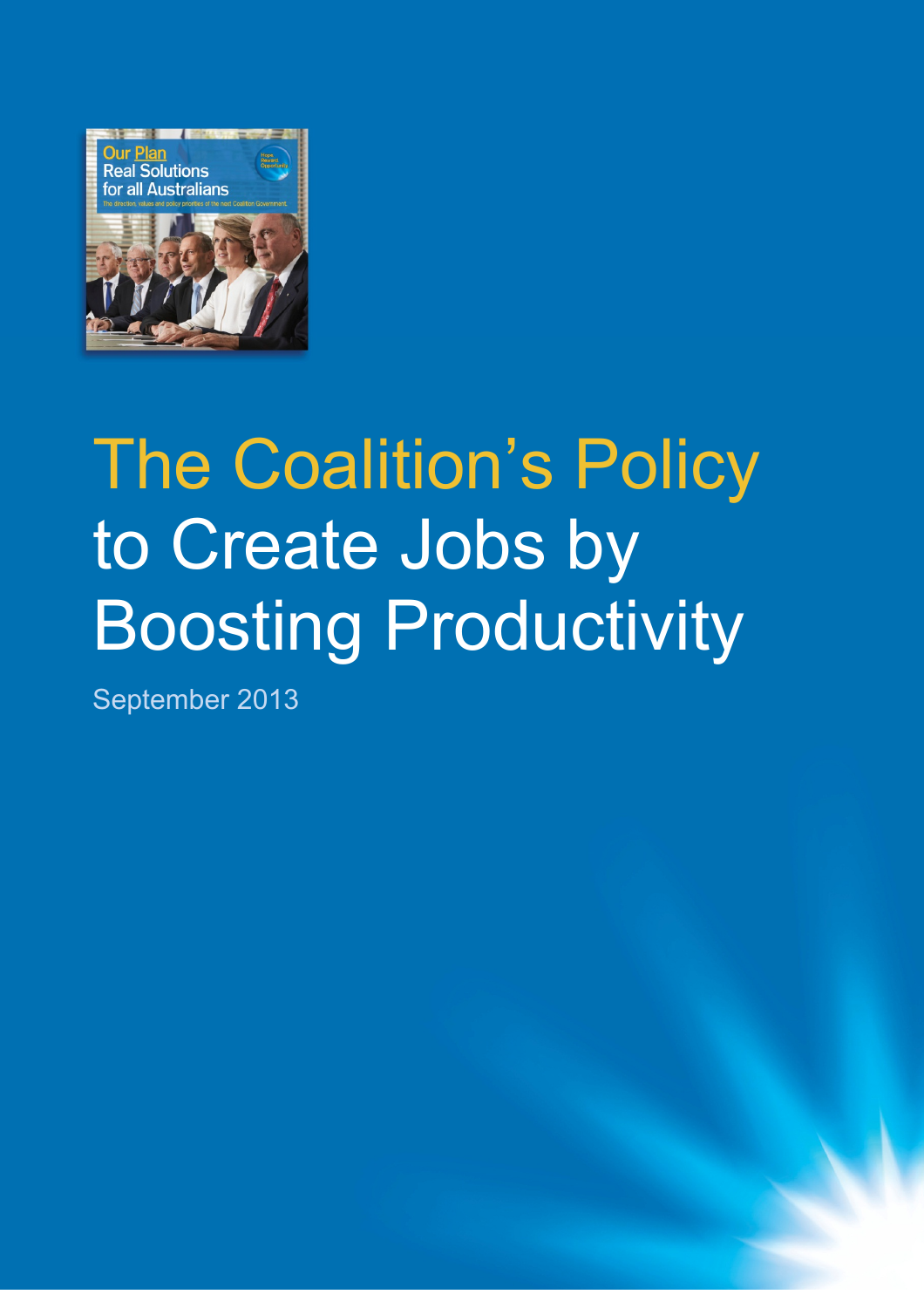# Key Points

The Coalition will boost national productivity and competitiveness.

Investment, job creation, higher real wage growth and better standards of living all depend on productivity and competitiveness.

The Coalition believes that productivity and competitiveness are two sides of the same coin – it is competition that provides the incentive for greater productivity, while productivity growth is what allows our firms to remain internationally competitive.

The Coalition has a detailed, multi-faceted strategy to boost Australia's flagging productivity performance.

But as the Rudd-Gillard Government has vividly demonstrated, it is not enough to have a plan that looks good on paper.

That's why the Coalition set up its Productivity Priorities Working Group to establish a detailed implementation plan, so that, if elected, a Coalition government can hit the ground running in restoring productivity growth.

The Coalition's Productivity Priorities Working Group has spent the last nine months consulting widely and in detail with businesses, industry representatives and not for profit organisations across Australia.

We have sought to understand the practical priority measures that will best enhance national productivity and competitiveness.

In response, we have developed a plan of action that will boost the nation's productivity performance.

Our *Policy to Create Jobs by Boosting Productivity* prioritises 17 policy initiatives that will result in a stronger economy capable of delivering higher real wage growth and job creation.

The Coalition's *Policy to Create Jobs by Boosting Productivity* sets out the first term steps that a Coalition government will take to drive investment, job creation, higher real wage growth and better standards of living for all Australians.

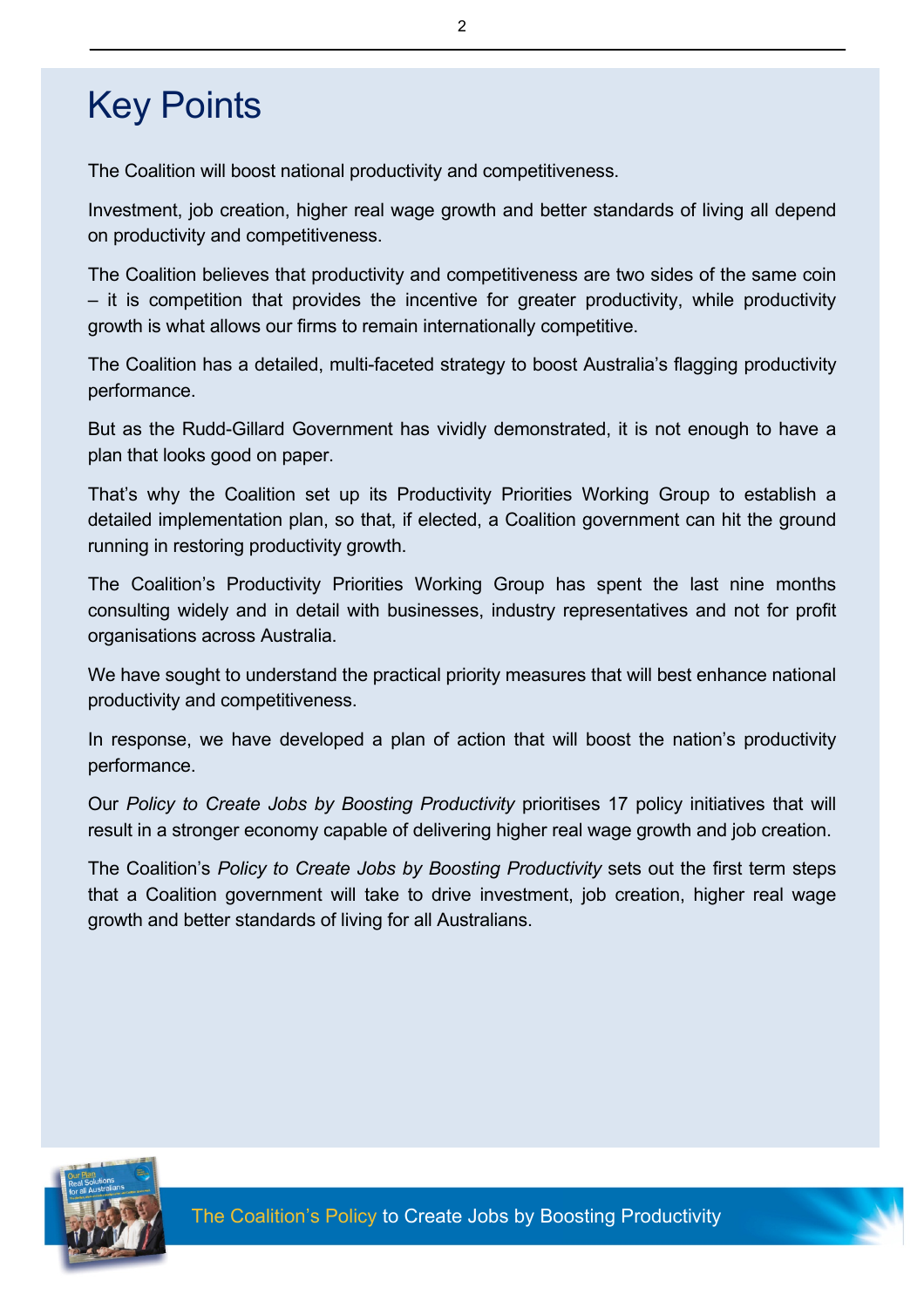# **Introduction**

# Why Productivity Matters

Productivity is the underlying driver of economic growth and higher standards of living.

As the Productivity Commission makes clear:

*"Productivity growth is a means to an end. It is an important determinant of long-term*  economic growth and real per capita income growth, which in turn are crucial (but not *the only) determinants of living standards and wellbeing Higher productivity growth leads to improved returns to the owners of capital (including shareholders) and to labour. It enables greater consumption of goods and services per person, including education, health and other community services."* <sup>1</sup>

In its simplest sense, productivity is a measure of how efficiently a business, industry, government agency or nation uses its limited resources to produce goods and services.

Productivity is commonly measured as output produced per unit of input, with inputs ranging from labour (number of people or labour-hours), to capital, land, energy and other resources. When these inputs are considered collectively, the most comprehensive measure of productivity is known as multifactor productivity. Multifactor productivity captures the effects of technical progress and innovation, and improvements in human capital, as well as the effectiveness of workplace and management practices (and the impact of any constraints on these).

The Coalition understands that productivity is fundamentally driven by the ingenuity of businesses and individuals operating in an efficient and competitive market economy.

The best way to improve the material living standards for all Australians and to create lasting prosperity for Australian households and businesses is to improve national productivity.

Higher levels of productivity allow Australian workers, businesses and government to produce more goods and services from the same level of inputs. This allows firms to earn higher profits and workers to earn higher incomes by allocating their resources and talents in the most efficient ways possible.

As Reserve Bank Governor Glenn Stevens said in July 2011:

*".. there is only one source of ongoing higher rates of growth of real per capita incomes, and that is higher rates of growth of productivity." <sup>2</sup>*

<sup>&</sup>lt;sup>2</sup> "The Cautious Consumer", Address to the Anika Foundation Luncheon, Sydney, 26 July 2011.



*1* Productivity Commission (2009) *Australia's Productivity Performance*, p. xv.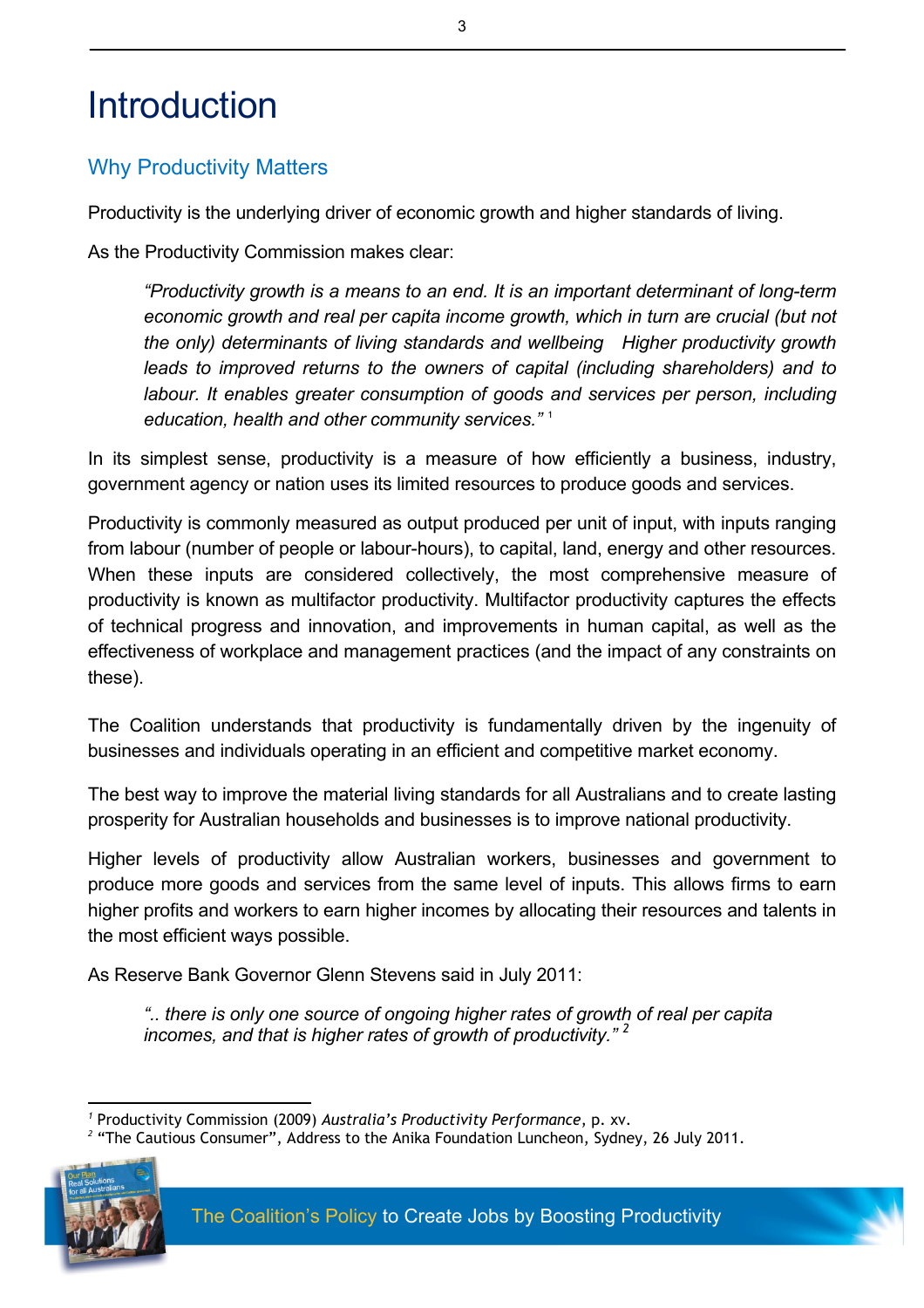By and large, productivity is driven by private investors and by individual enterprises operating in a competitive market. Impediments to productivity growth are created by governments that impose inefficient and unnecessary taxes, burdensome regulations and ill-targeted spending programmes.

Excessive red tape and inefficient public institutions hinder competition, reduce investment, stifle innovation, lower job opportunities and damage overall living standards of Australians.

Despite six years of talk about the need for productivity and competition, no government has been more culpable in hampering growth in productivity than the Rudd-Gillard Government.

While in government, Labor has created significant roadblocks to investment and disincentives to those who aspire to invent and innovate to provide for their families.

Prime examples include Labor's carbon and mining taxes, massive spending of scarce taxpayer resources on programmes of little lasting value (like Labor's disastrous home insulation programme), and the introduction of 21,000 new regulations despite a 'one-in oneout' promise on red tape.

### Australia's Productivity Performance

Australia's economic and productivity performance has deteriorated significantly under the Rudd-Gillard Government – see Box 1 overleaf.

According to the latest Australian Bureau of Statistics data available, multi-factor productivity (assessed using quality adjusted hours worked) has fallen by 3 per cent under Labor.

A study by the Economist Intelligence Unit in August 2012 ranked Australia as the second worst of 51 countries for productivity growth, ahead only of Botswana. And Australia's ranking in the IMD's World Competitiveness Yearbook has fallen from 7th in 2008 to 15th in 2012.

A core responsibility of government is to facilitate economic opportunities for the people it represents. This task is inextricably linked to increasing real incomes, improving living standards and securing a better future for generations to come.

The primary mechanism by which government can achieve these goals is by implementing targeted policies to enhance national productivity growth.

Labor's failure to implement a coherent and disciplined productivity reform agenda has substantially weakened the Australian economy. It has dampened consumer and business sentiment, driven up unemployment, and reduced the competitiveness of Australian firms relative to their international competitors.



4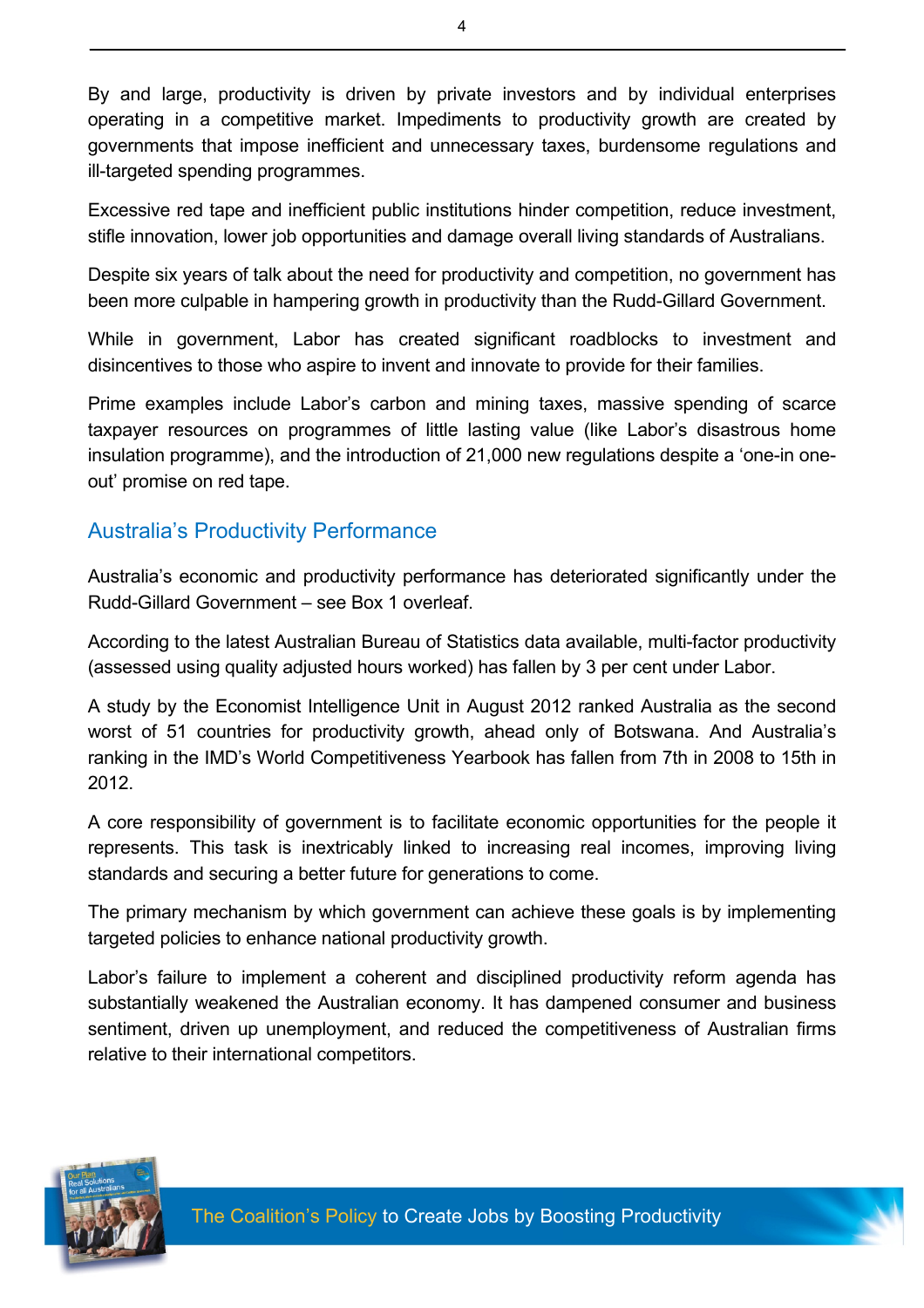#### **Box 1 – Australia's Economic Performance under Labor and the Coalition**

With each passing year under Rudd-Gillard Labor, the last Coalition government looks more and more like a golden age of economic prosperity.

Over the course of its 11½ years in office, the Howard government delivered:

- 2.4 million new jobs, an average pace of job growth 40 per cent faster than the current Labor government has achieved;
- a reduction of over 260,000 in the number of Australians out of work, and a halving in the unemployment rate;
- average growth in GDP per person of  $2\frac{1}{4}$  per cent per year;
- an increase of over 20 per cent in real wages; and
- a doubling in net wealth per person in real terms.

By contrast, nearly six years of Rudd/Gillard Labor government has delivered:

- an increase of over 200,000 in the number of Australians unemployed, to the highest level in almost 15 years;
- a decline in real net wealth per person;
- an actual fall in multifactor productivity of 3 per cent, compared with an increase of over 8 per cent under the previous Coalition government; and
- average growth in GDP per person of just  $\frac{3}{4}$  per cent per year, one third the pace achieved year in and year out by the previous Coalition government.

And while Labor likes to boast of having created "almost 1 million" jobs during its time in office, what they don't mention is that over the equivalent length at the end of the Howard Government almost 1.5 million new jobs were created!



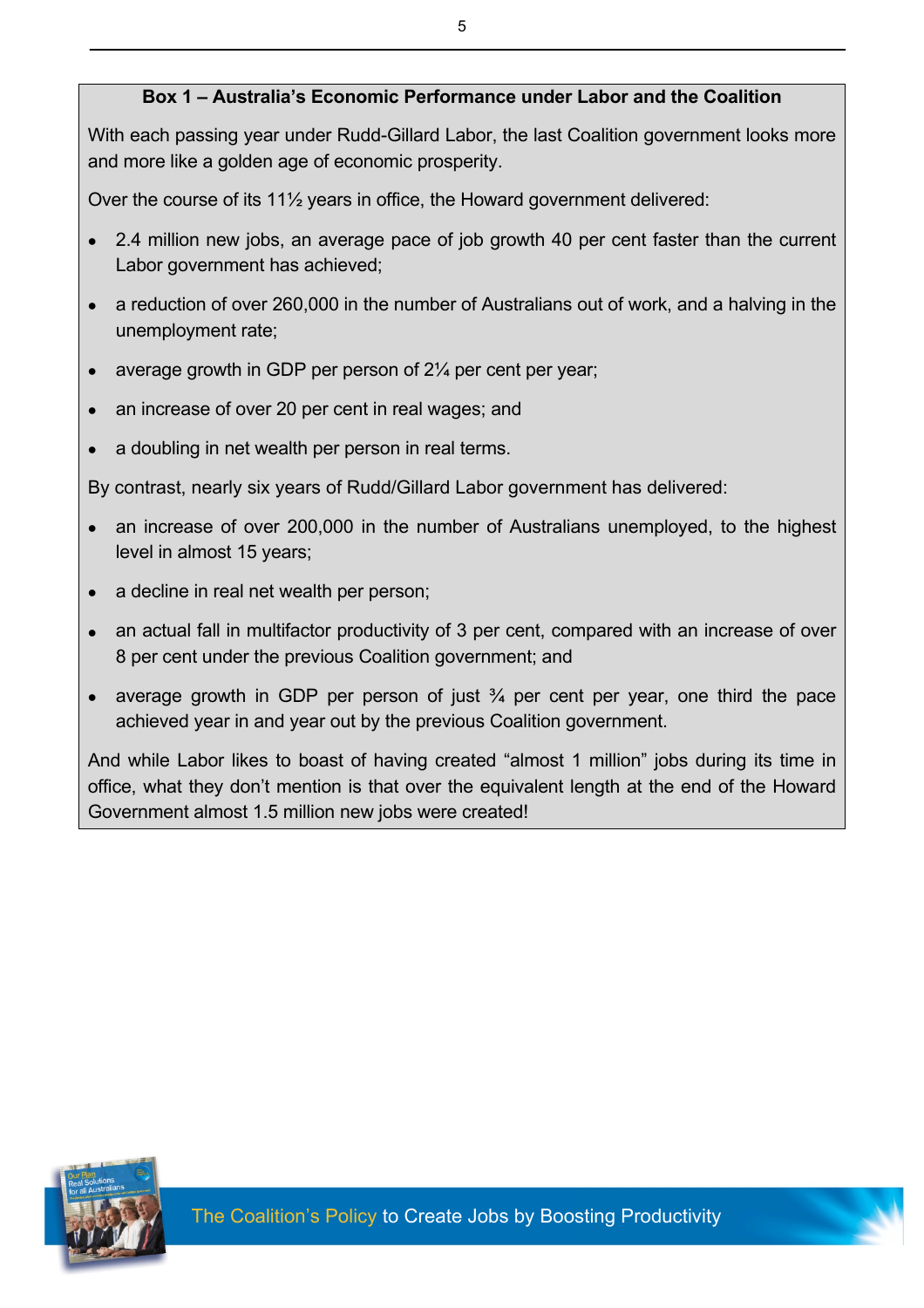# The Coalition's Productivity Priorities Working Group

To help address Australia's productivity problem, the Hon Tony Abbott MHR, Leader of the Opposition, formed the Productivity Priorities Working Group (the Working Group) on 2 November 2012, with the purpose of:

- consulting with business, the community, academics and other stakeholders about our productivity-enhancing agenda; and
- reporting on our productivity priorities and any challenges to putting them into practice, to ensure efficient and coordinated implementation of our strategy early in the life of a new Coalition government.

The Working Group is Chaired by Mr Steven Ciobo MP, with Mr Josh Frydenberg MP and Mr Dan Tehan MP as Deputy Chairs. The Working Group has worked closely with Shadow Minister for Productivity and Population, Scott Morrison MP, and Shadow Treasurer, The Hon Joe Hockey MP.

The Working Group consulted widely, including with business, industry groups, unions, research organisations, academics and other individuals.

A newly elected Coalition government will pursue its productivity agenda with a focus not just on announcements, but on practical implementation.

Our *Policy to Create Jobs by Boosting Productivity* sets-out the twenty policy priorities the Coalition will pursue to enhance productivity and competitiveness.



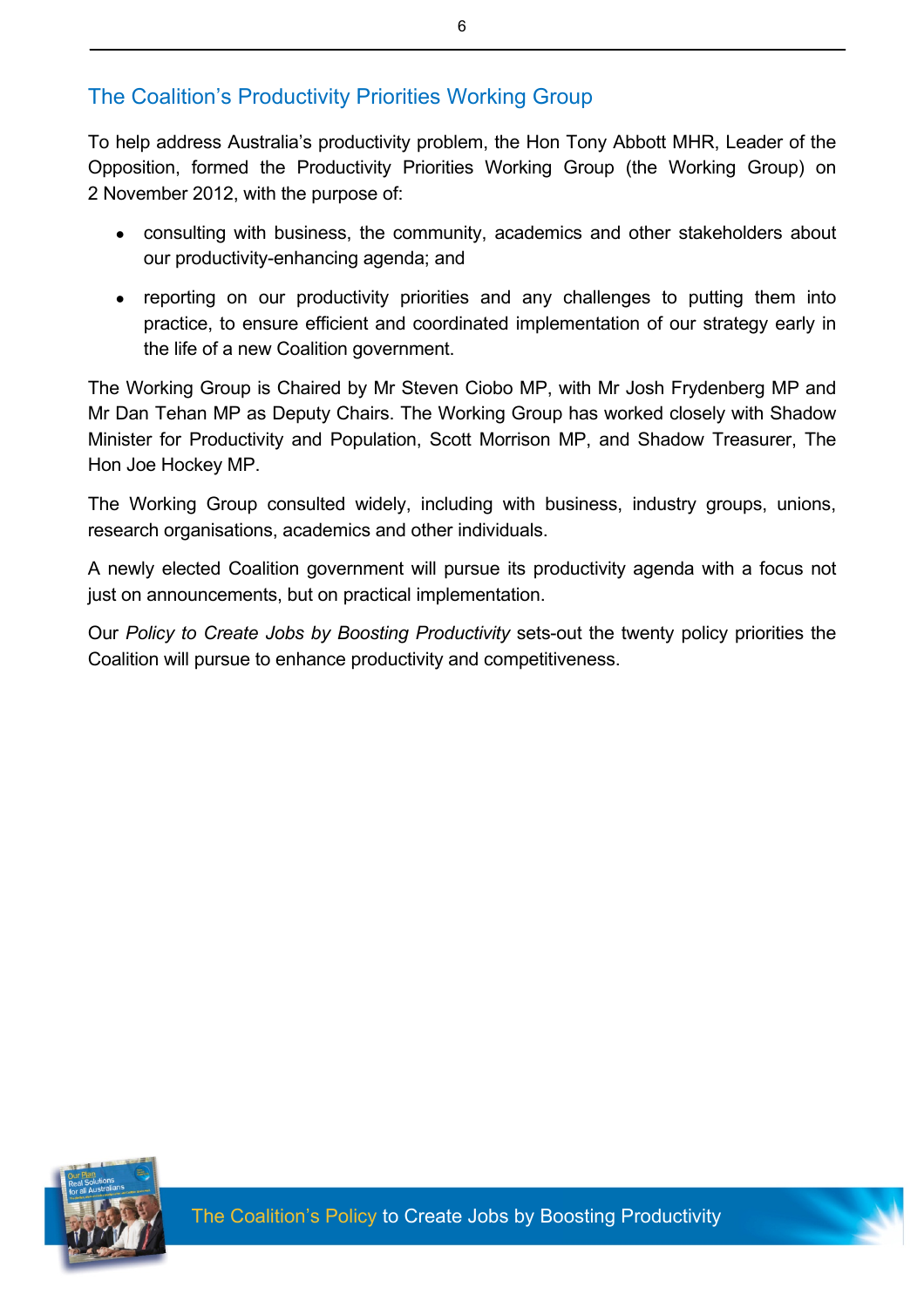# The Plan

### 1. Abolish the Carbon Tax

The Coalition will move immediately to abolish the carbon tax.

The carbon tax is detrimental to productivity and competitiveness because it is tax that our international competitors do not have to pay.

No other economy in the world faces an economy-wide carbon tax like Australia's. New Zealand's carbon tax is currently less than one-twentieth of the price of Australia's, and despite claims to the contrary, no national carbon tax exists in China or the United States.

The carbon tax is unequivocally a tax that punishes businesses and households for using electricity, and that increases the cost of everyday items.

The Coalition will act immediately to rescind Labor's carbon tax.

This toxic, job-destroying tax punishes successful and hard-working Australian businesses, particularly trade-exposed businesses.

A carbon tax only causes jobs and emissions to be exported overseas.

The carbon tax means:

- a \$9 billion a year new tax;
- a 10 per cent hike in electricity bills in the first year alone, further rising as the carbon tax increases; and
- a 9 per cent per cent hike in gas bills in the first year alone, further rising as the carbon tax increases.

Australians are now going to yet another election with the Labor leader promising "there will be no carbon tax under the government I lead."

But on Labor's own figures the carbon tax is set to go to \$38 in a few short years and to \$350 over the coming decades. Importantly, it will still be \$24.15 for the next 12 months. Mr Rudd can change the name but whether it is fixed or floating, it is still a carbon tax.

If Labor is re-elected, Australians will still be paying more – a total of over \$3,000 for the average family over the six years to mid-2020, on top of \$545 this year (on the Government's own figures). It will continue to be a tax on electricity bills which will hurt Australian families and hurt local businesses.

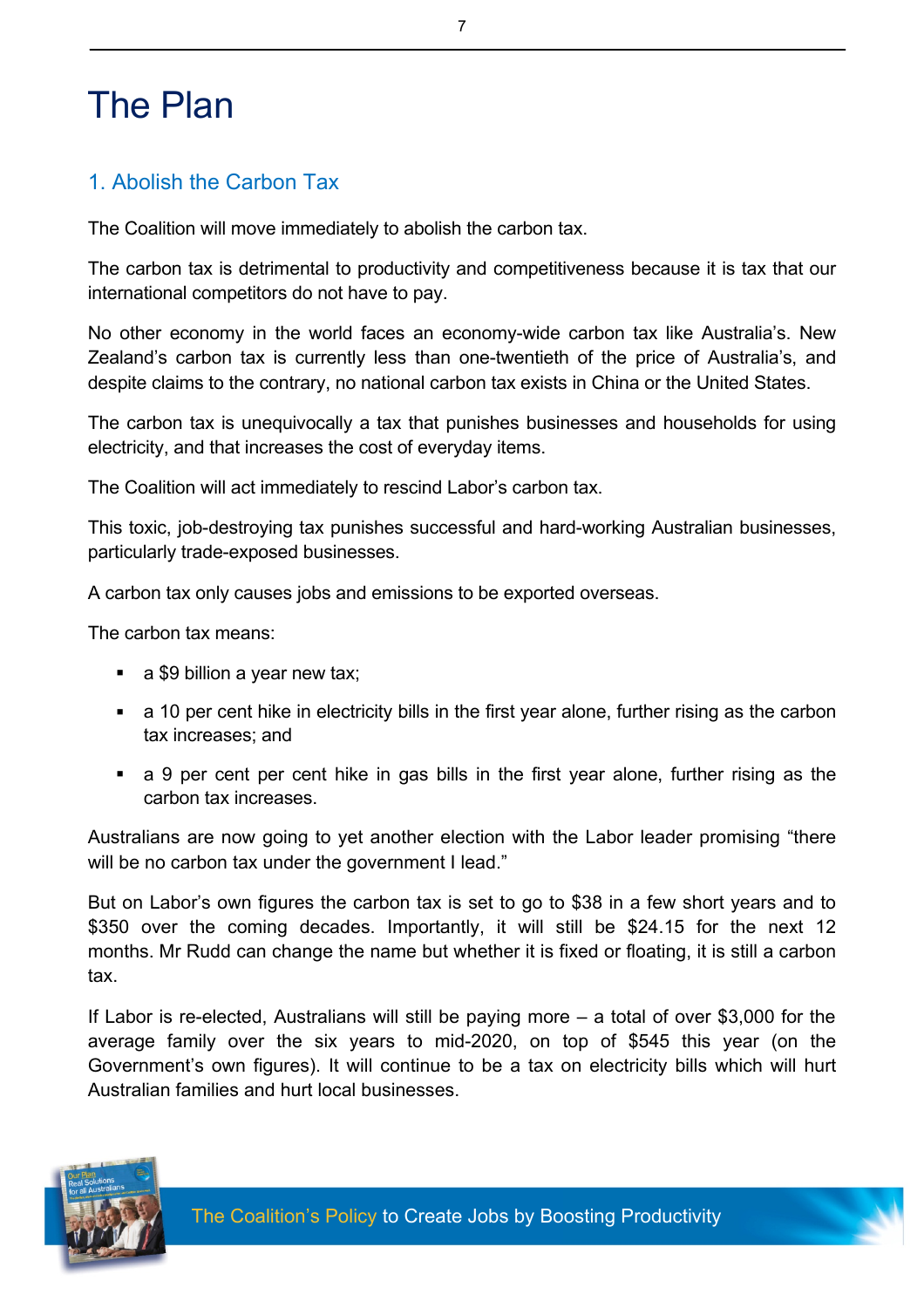Abolishing the carbon tax will lift a \$9 billion a year tax burden on Australian businesses and households, result in the removal of 19 separate Acts and 1,100 pages of legislation, and unwind Labor's sprawling climate change bureaucracy.

The Coalition will not let the carbon tax destroy Australian industry and Australian jobs. The carbon tax is an act of economic self-harm that unnecessarily adds to the cost of living.

# 2. Abolish the Minerals Resource Rent Tax (the Mining Tax)

The Coalition will move immediately to abolish the mining tax.

The mining tax discourages investment and job creation in one of Australia's vital sectors. It is a tax on success and a tax that damages the sector rather than encourages its further expansion.

The mining tax discourages new domestic and foreign investment in Australia's mining sector.

Abolishing Labor's mining tax will boost investor confidence in our economy by restoring Australia's reputation as a safe and reliable investment destination, improving our sovereign risk profile.

By abolishing the mining tax we will lower administrative and compliance costs for Australian businesses, which hamper industry productivity and global competitiveness.

Abolishing the mining tax will result in the repeal of 11 separate Acts and 525 pages of legislation.

# 3. Tax Cuts Without a Carbon Tax

The Coalition will provide income tax cuts without a carbon tax.

The Coalition will keep the current income tax thresholds and the current pension and benefit fortnightly rates while scrapping the carbon tax. This means that Australian workers, families and pensioners will keep the tax cuts and fortnightly pension and benefit increases provided in Labor's carbon tax package, but without the carbon tax.

As a result these tax cuts and fortnightly benefit increases will become genuine cost-of-living relief, worth around \$4 billion a year, rather than partial compensation for Labor's damaging carbon tax hit.

Australians will have tax cuts funded by smaller government, not by taking money out of one pocket to put it in the other. And people's weekly and fortnightly budgets will be under less pressure as electricity prices fall and gas prices fall and the carbon tax no longer cascades through our economy.

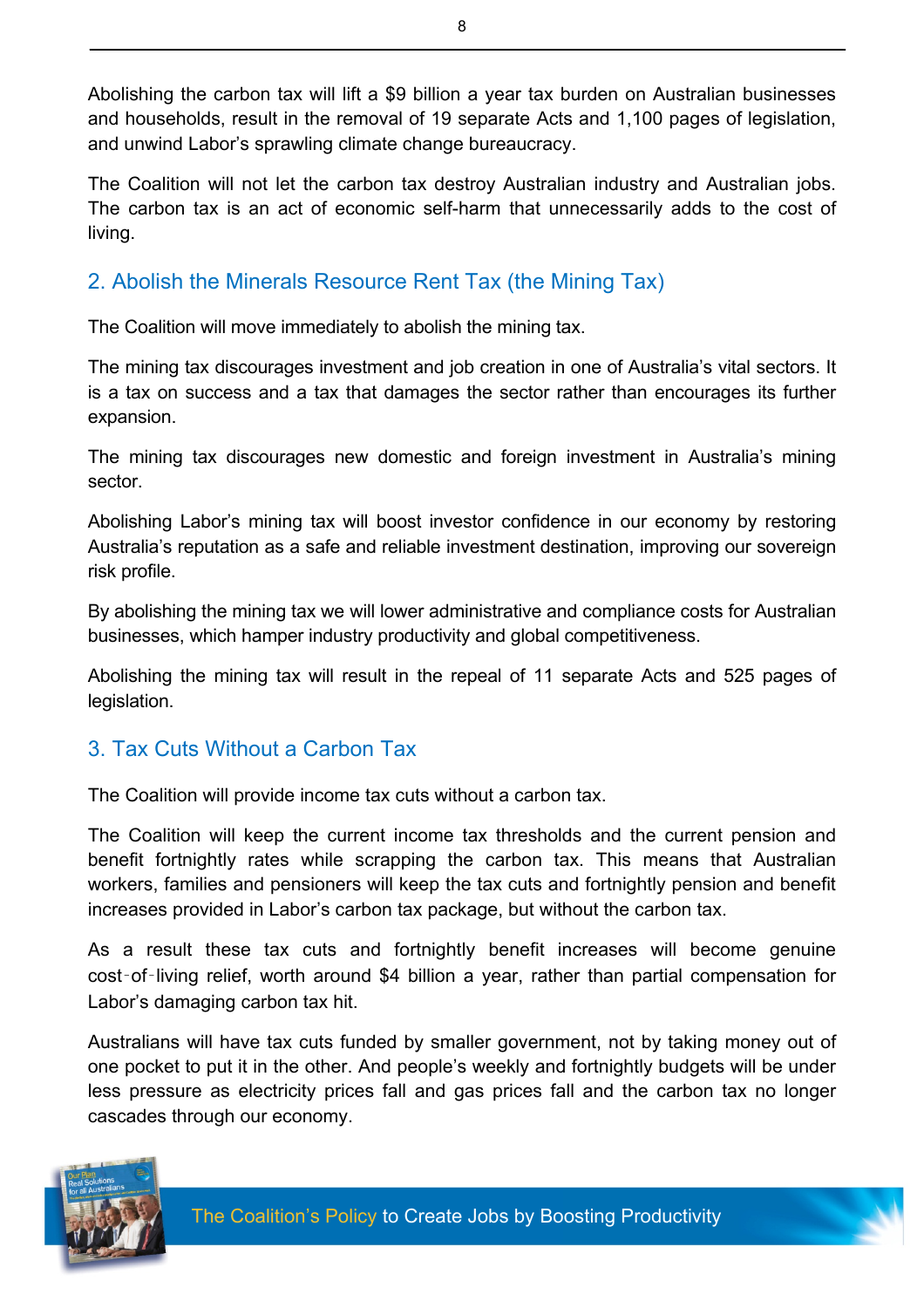This will also strengthen our economy, because there'll be less tax hitting Australian businesses but not their overseas competitors – as even Labor now concedes.

Households will be able to plan their futures with confidence, the financial pressure on Australian families will be dramatically eased, and there will be more incentive for ordinary Australians to 'have a go' and get ahead.

### 4. A Commission of Audit

The Coalition will immediately establish a Commission of Audit to improve the productive capacity and efficiencies of government.

The Coalition understands that governments should live within their means and make every dollar count, just as families and small businesses around Australia do.

We will make the public sector more efficient and will cut the waste that has built up under Labor, to deliver better value for money from government spending.

The Coalition will immediately establish a Commission of Audit to review all aspects of the federal government's operations, to improve their focus and responsiveness and to identify efficiencies.

It has been 17 years since a top-to-bottom independent review of federal government operations and spending was undertaken by the Commonwealth. The last review was the National Commission of Audit chaired by Professor Bob Officer in 1996.

During this 17 year period, the size and complexity of the public sector has grown and needs urgent review. Commonwealth government spending amounts to around a quarter of Australia's GDP each year. To build a more productive economy, we need to ensure that this money is being spent wisely, and that government agencies are only doing what they really have to do, and doing it as efficiently as they can.

The Commission will be asked to review the range and effectiveness of all existing federal government programmes and agencies. This will involve identifying opportunities to improve the focus of government activities and deliver better value to taxpayers and the community. Any unnecessary duplication of the services provided by other levels of government will also be identified.

### 5. Implement a 'Root and Branch' Competition Review

The Coalition will commence a comprehensive competition review within two months of the election.

While successive governments have introduced a range of competition reforms, the reform process has ground to a halt under the Rudd-Gillard government. A renewed commitment to

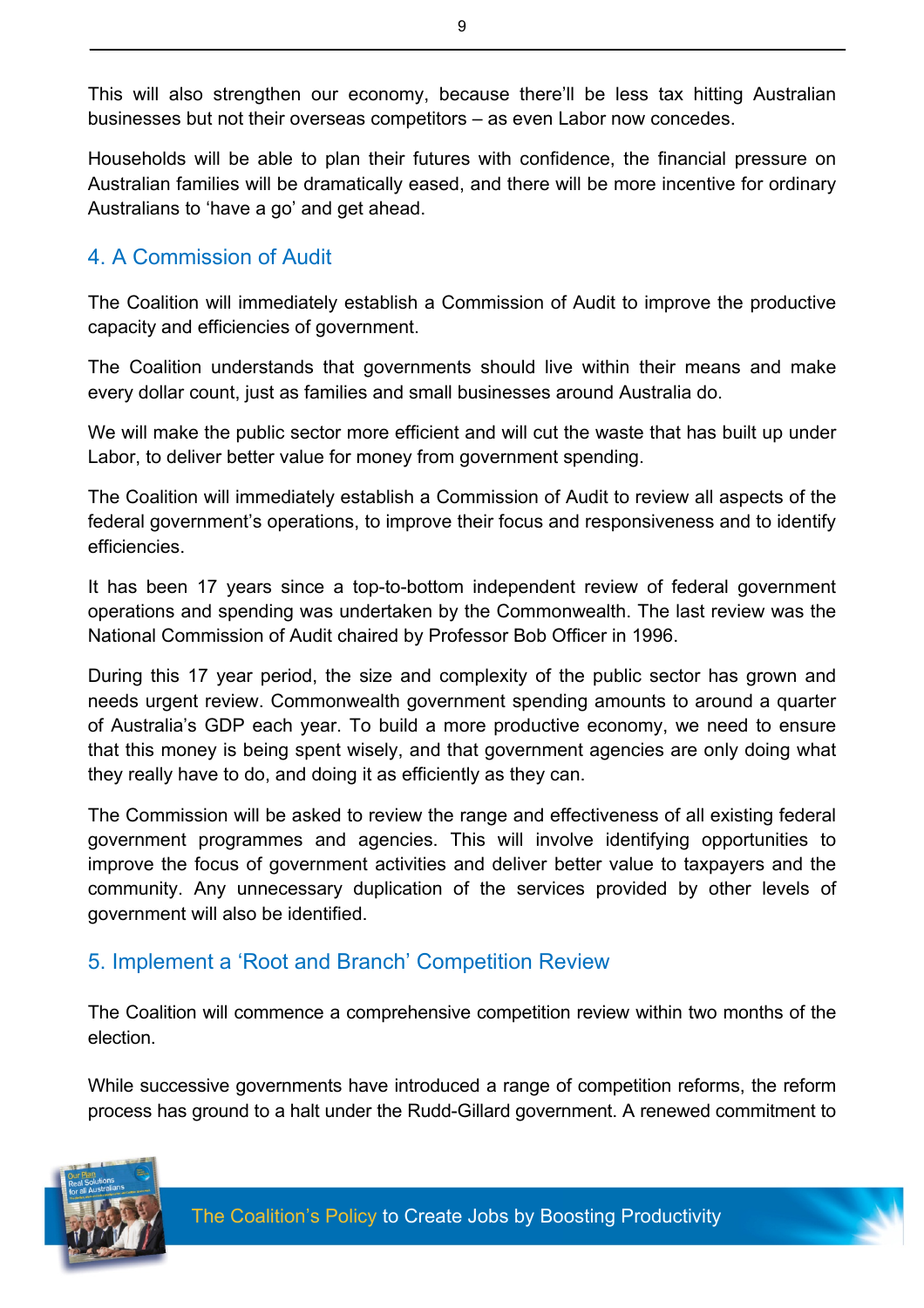competition reform is likely to be necessary to reinvigorate growth and to ensure strong and sustainable increases in Australians' standard of living over the long-term.

The Coalition's comprehensive 'root and branch' review of Australia's competition laws and competition frameworks will provide broad scope to identify areas where further competitive reforms could be introduced.

Past experience suggests that the benefits of such competition reform can be significant.

The original National Competition Policy, introduced in the 1990s, resulted in a 19 per cent fall in average real electricity prices nationwide and conservatively increased GDP by 2.5 per cent (currently equivalent to almost \$40 billion a year).

This policy worked because it linked financial incentive payments from the Commonwealth to the States and Territories to the implementation of competition reforms and realised productivity gains.

Detailed consideration of industry structures may be necessary to achieve long-term competitiveness, investment, productivity and higher real wage growth for Australia.

In this context, the Coalition believes that a 'root and branch' review of competition laws must incorporate consideration of structural economic issues that determine the long-term improvements in competitiveness of the Australian economy.

The Coalition's 'root and branch' review will consider broad competition issues and will not be constrained or limited to consideration of just the functioning and effectiveness of the *Competition and Consumer Act*.

The Coalition will, in other words, implement a competition review akin to the parameters and substance of the Hilmer Review rather than the more limited Dawson Review.

Such an approach is appropriate if we are to lay the foundations for a more productive and competitive 21st century economy and a more prosperous Australia.

# 6. Reduce Red and Green Tape by \$1 Billion Annually

Within two months of the election, the Coalition will introduce government-wide processes to reduce the cost of red tape throughout the economy.

The Coalition will reduce the regulatory burden for individuals, businesses and community organisations by establishing and meeting a red and green tape reduction target of at least \$1 billion a year.

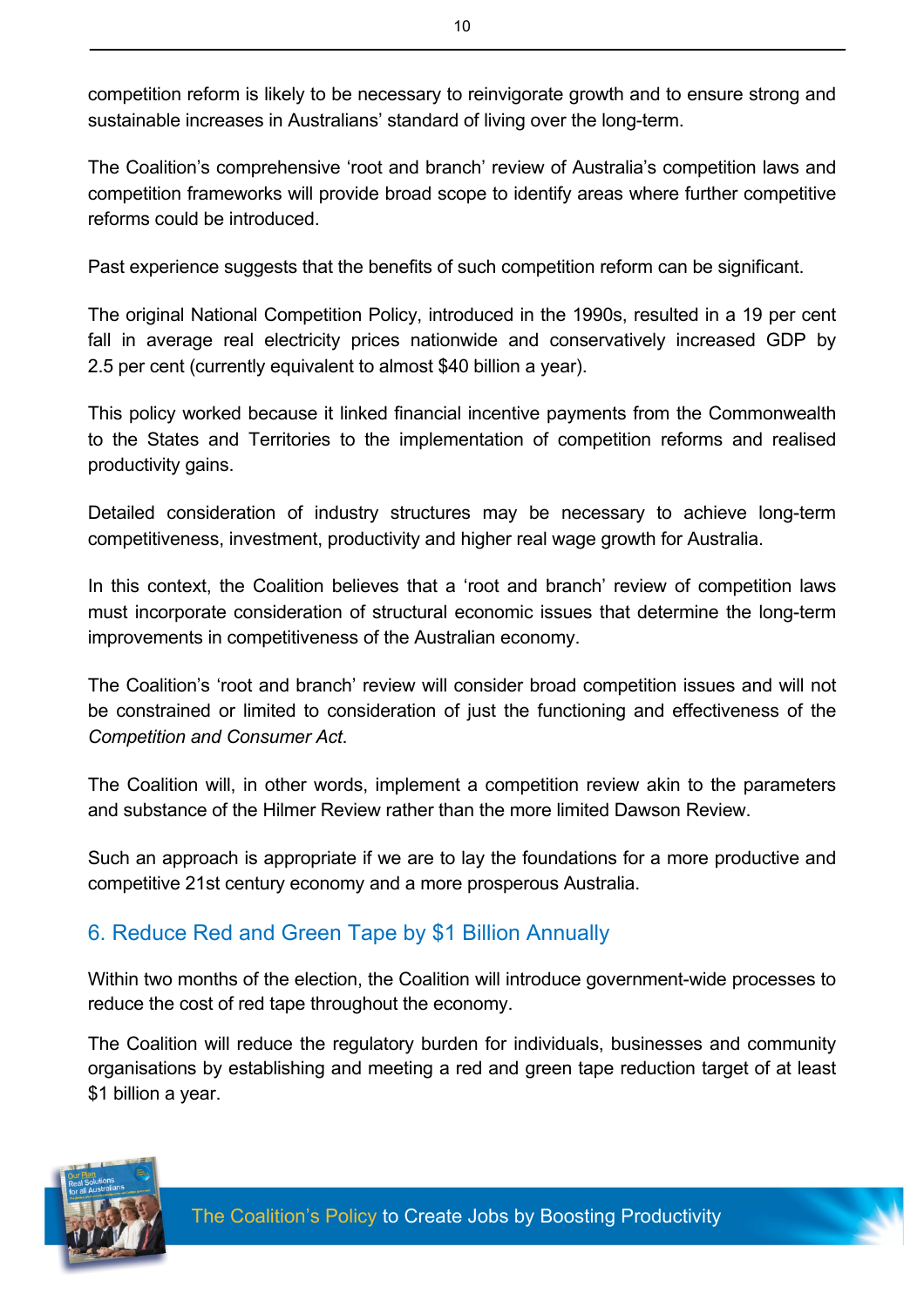This red and green tape reduction target will drive the Coalition's regulatory reform agenda and will be the yardstick by which a future Coalition government will measure its progress.

We will hold ourselves accountable to this target by conducting regular audits that measure our progress against this target.

Some of our key measures to deregulate the economy and boost productivity include:

- establishing a one-stop shop for environmental approvals for major projects without compromising high environmental standards;
- requiring that Cabinet submissions must have a proper Regulatory Impact Statement;
- giving small business the option to remit compulsory superannuation payments made on behalf of workers directly to the Australian Taxation Office;
- establishing ministerial industry advisory councils for each portfolio Minister to ensure proper consultation with business;
- making deregulation and red tape reduction a standing agenda item at COAG meetings;
- requiring the Minister for Finance to table an annual red tape reduction report in Parliament;
- commissioning an audit of all environmental legislation and regulation at Local, State and Federal levels to identify unworkable, contradictory or incompatible 'green tape'; and
- streamlining the grant application processes and simplifying the way the National Health and Medical Research Council assesses research grants.

The Coalition is committed to building a stronger, more productive and diverse economy with lower taxes, more efficient government and more competitive businesses.

# 7. Restore the Australian Building and Construction Commission (ABCC)

The Coalition will move to restore the ABCC within three months of the election.

The work of the ABCC is as important today as when it was established. Labor abolished the ABCC, leading to a return to the bad old days of lawlessness in the construction sector.

The establishment of the Australian Building and Construction Commission in 2005 by the Howard Government provided a genuinely strong cop on the beat, ending the 1970's style inefficiencies and union standover tactics that plagued this industry.

The ABCC resulted in:

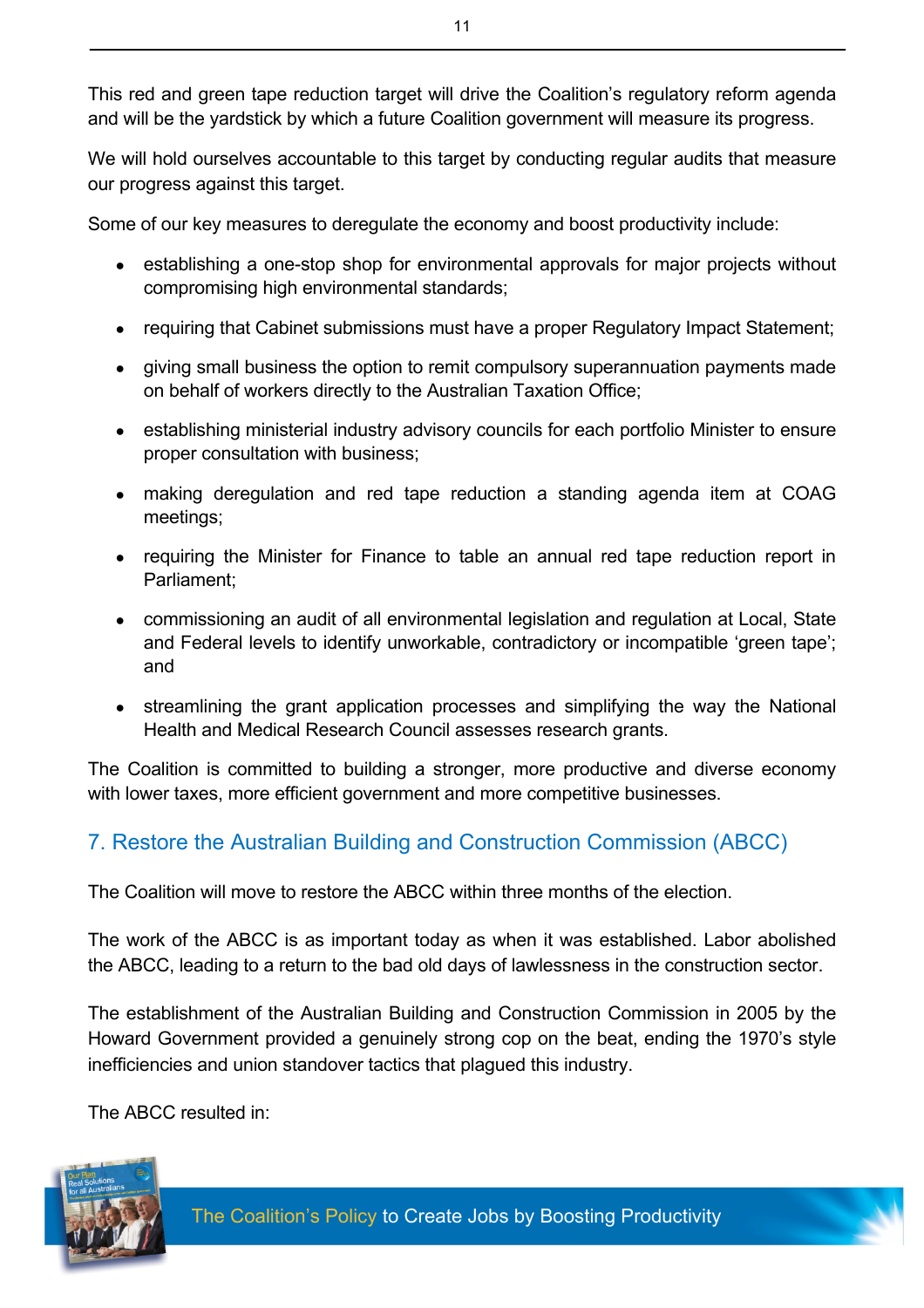- $\bullet$  a productivity gain in the construction industry of 10 per cent;
- an economic welfare gain of \$6 billion dollars per year;
- a reduction in consumer prices of 1.2 per cent; and
- significant reduction in days lost through industrial action.<sup>3</sup>

#### 8. Improve the Fair Work Laws

Within six months of the election, the Coalition will commence a Productivity Commission review into the operation of the Fair Work Laws.

The Coalition has already released a policy to improve the Fair Work Laws.

Businesses, workers and the economy will all be better off because of our sensible approach.

In addition to the incremental improvements already announced, the Coalition will initiate a genuine and independent review of the *Fair Work* laws to ensure Australians have the benefit of an objective, comprehensive and factual assessment of their operation and impact.

This review will be conducted by the Productivity Commission, which will also be asked to consider how the laws can be improved.

#### 9. Better Planning of Infrastructure

The Coalition will, within six months of the election, introduce reforms to Infrastructure Australia so that infrastructure planning is made more rigorous and transparent.

Infrastructure is important to Australia's productivity and underpins the quality of life of every household.

Better infrastructure underpins lower cost services, such as transport and logistics, water and energy. Inefficient infrastructure networks are one of the key reasons why Australia's productivity has declined; and have also been a key driver of the cost of living pressures affecting Australian households.

The Coalition will stop Labor's pork barrelling and will deliver the infrastructure Australia needs.

We will strengthen the role of Infrastructure Australia, to create a more transparent, accountable and effective adviser on infrastructure projects and policies.

<sup>3</sup> KPMG Econtech, Economic Analysis of Building and Construction Industry Productivity: 2009 Report 6 May 2009



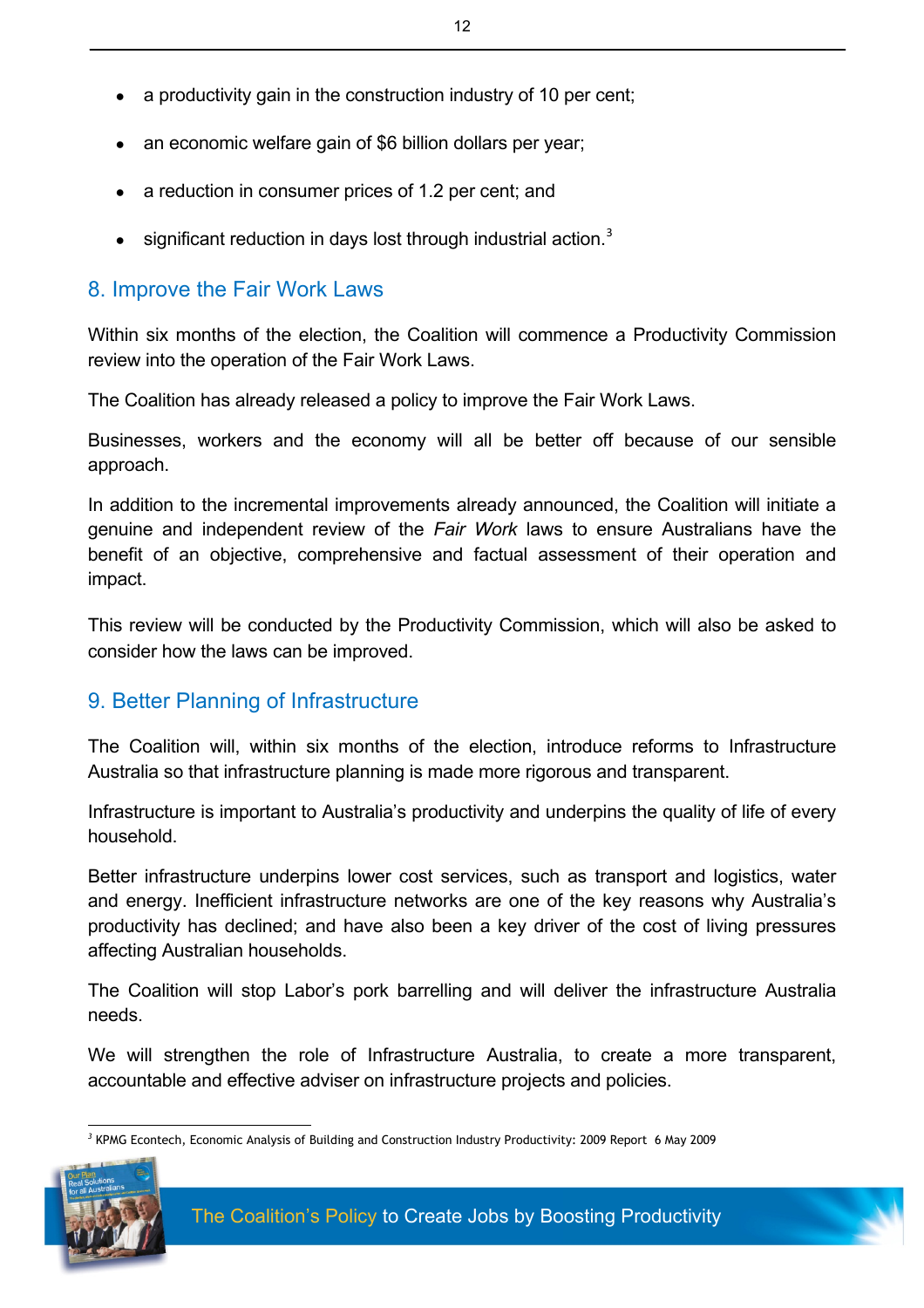Under a Coalition government, Infrastructure Australia will develop a rolling 15-year infrastructure plan for Australia, with this plan being revised every five years.

The Coalition will task Infrastructure Australia with undertaking a new National Infrastructure Audit. The new audit will be more robust and will be undertaken in collaboration with the states and territories. It will be updated every 5 years.

Infrastructure Australia will be commissioned with establishing a funding and financing unit to examine opportunities to drive additional funding for projects identified through the renewed National Infrastructure Audit, in partnership with the Commonwealth Treasury and the States.

The Coalition will require all infrastructure projects worth more than \$100 million to undergo a cost-benefit analysis.

Infrastructure Australia will be required to calculate and publish the net present value of recommended infrastructure projects and to justify why a given project has been recommended and prioritised.

The Coalition will appoint a Chief Executive Officer responsible to Infrastructure Australia's non-executive Board.

The Coalition will allow Infrastructure Australia to provide support to the States and Territories through secondment of experienced personnel to work with jurisdictions to help get major projects going.

#### 10. Review into Child Care

The Coalition will commence a review into child care within six months of the election.

The Coalition will help ensure that child care is more accessible, affordable and flexible for Australian parents.

More than 110,000 Australian parents say they cannot pursue available employment opportunities because they cannot find suitable or affordable child care.

Over the past three years ABS data show that the cost of child care has skyrocketed by 27 per cent.

Improving access to child care will provide parents with more choice, the workforce with more workers and lift the productivity of the nation. Our review will include consideration of:

- $\bullet$  the current hours parents work or study, or wish to study;
- $\bullet$  the particular needs of rural, regional or remote parents, as well as shift workers;
- the out of pocket costs of child care to families; and

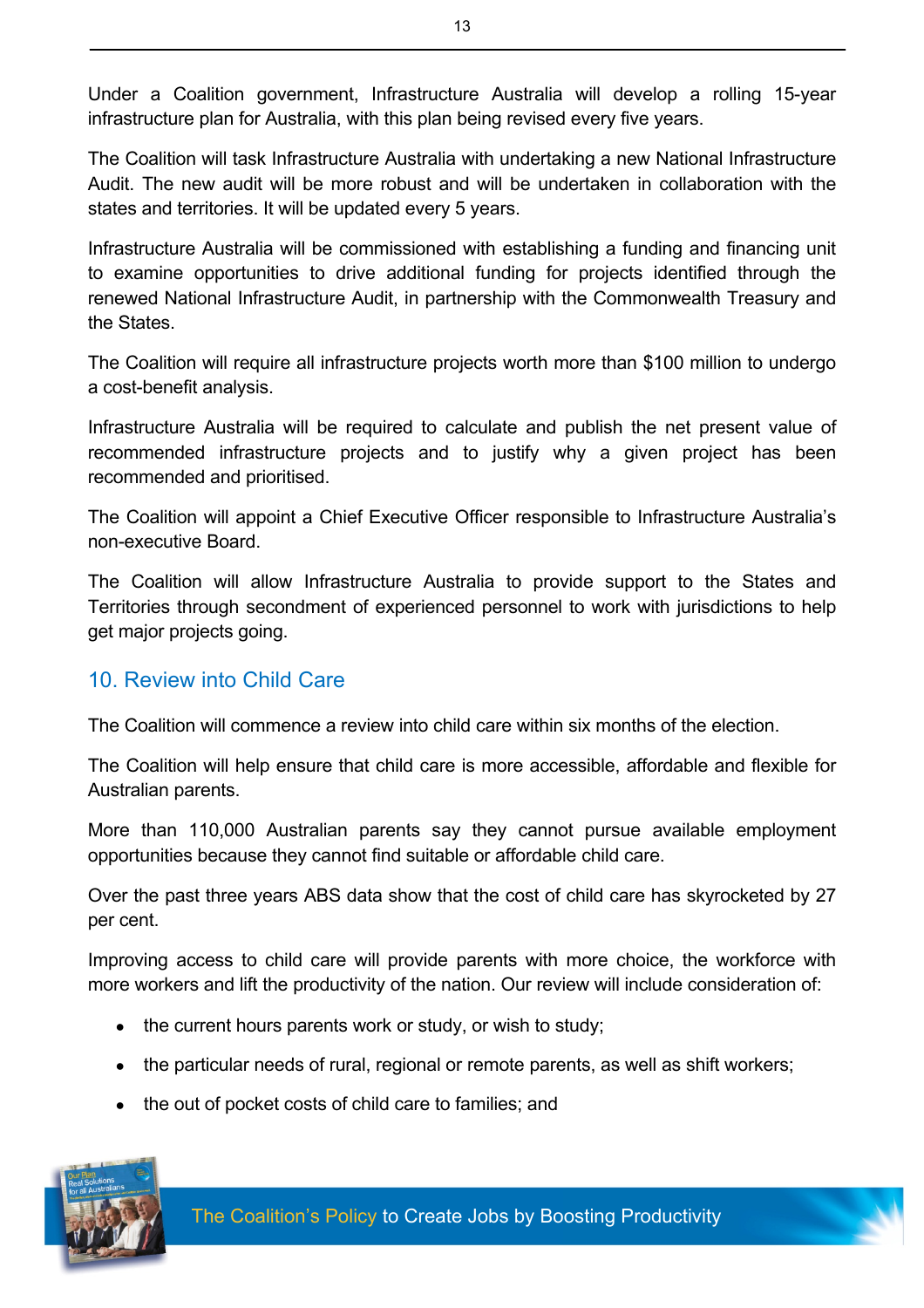$\bullet$  the needs of vulnerable or at risk children.

Options to be considered to enhance the choices available to families, within the existing funding parameters, include subsidies, rebates and tax deductions.

Almost one million Australian children are in child care, but many more are excluded due to cost and limited choice. In particular, parents who work in regional and remote areas and who undertake shift work find it difficult to find child care that suits their circumstances.

The Coalition wants Australian families to have more choices when it comes to the decisions they make about the care of their children. Parents need more choices as they move in and out of different types of child care due to their changing personal, economic and working circumstances.

We want a child care system that is more capable of responding to the dynamic and individual needs of parents.

# 11. Faster and Cheaper Broadband

The Coalition will deliver the National Broadband Network (NBN) sooner and for tens of billions cheaper than Labor.

Within six months of the election, the Coalition will have conducted:

- a rigorous review into NBN Co.'s current commercial progress and options to meet the Coalition's policy objectives;
- an independent audit into how Labor's costly NBN was designed with no cost-benefit analysis or any consideration of other options;
- an independent review into the long-term structure and regulation of telecommunications.

The woeful and wasteful rollout of the NBN under Labor has cost taxpayers billions, while the slow pace of the rollout is depriving our nation of potentially significant productivity gains.

After six years and about \$5 billion of spending Labor's policies have failed to deliver better broadband:

- just 33,600 households and businesses were using the NBN fibre network in June 2013, and NBN Co was over a million premises short of the rollout targets announced by Julia Gillard in 2010;
- after four years NBN Co has rolled out its fibre network to only 2 per cent of the 12.2 million premises it must reach by 2021 to complete the network on schedule; and

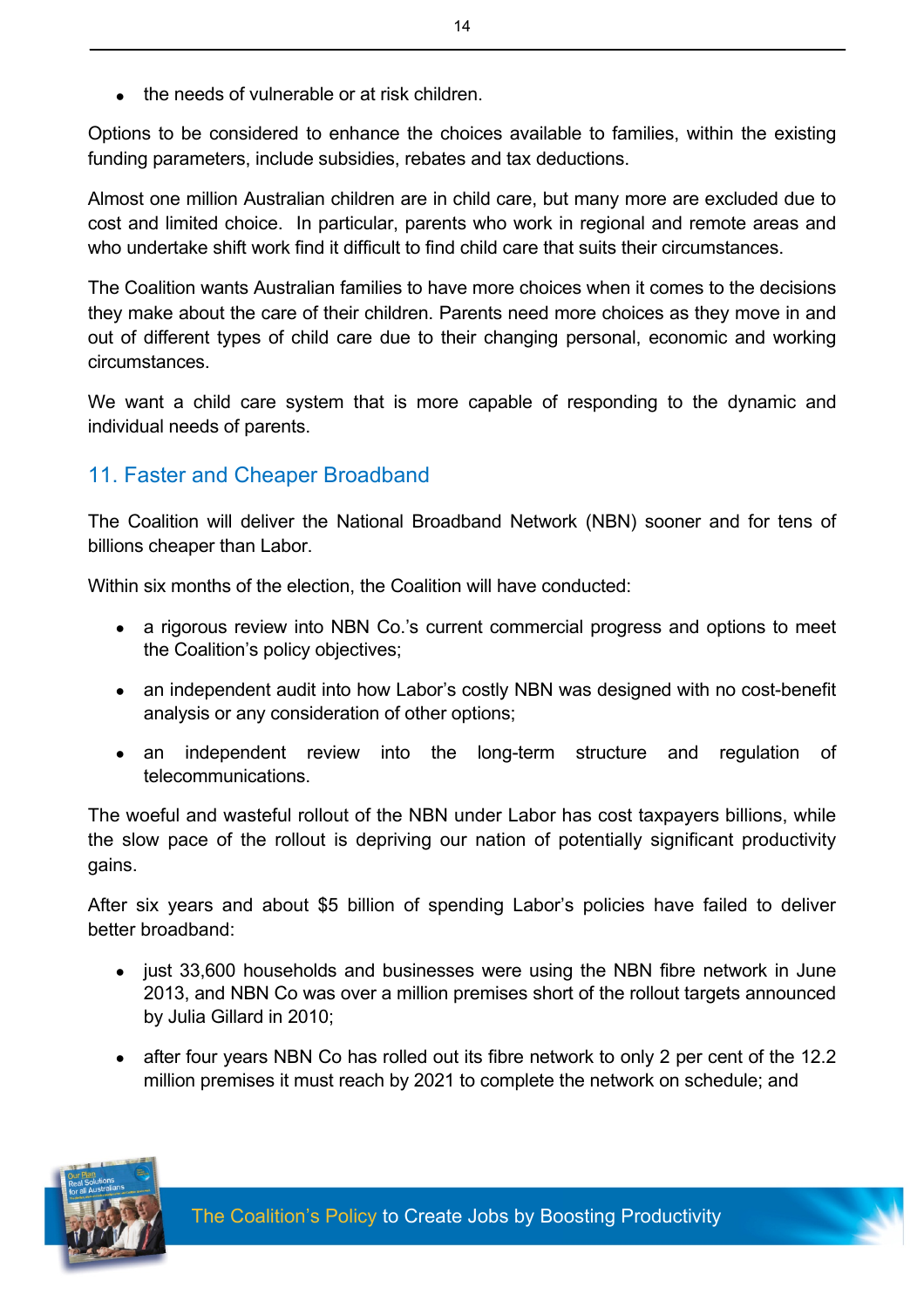• the NBN wireless rollout has reached only 35 per cent of its targets, and in June 2013 NBN had only 1900 wireless customers. The NBN interim satellite service can only provide broadband to one in five remote households.

The Coalition will deliver the NBN sooner and cheaper so that Australia can benefit from the potential productivity gains of the network.

#### 12. Boost Employment Participation

The Coalition will provide real incentives to help unemployed mature Australians participate in the workforce.

Unemployment can have a corrosive impact on individuals, families and society at large. In addition to the economic costs, unemployment can be particularly debilitating particularly if for long periods of time. Allowing people who could readily work to stay out of the workforce for long periods is cruelty, not compassion.

The Coalition believes that we have an obligation to do what we can to provide real incentives and assistance to encourage as many mature job seekers as possible to find suitable work and to stay off welfare.

At June 2013, approximately 120,000 Australians over the age of 50 were unemployed. In addition, the participation rate for those aged 60 to 64 was a very low 54.1 per cent (more than ten percentage points below the 65.1 per cent rate for all age groups).

The Coalition is determined to ensure that mature jobseekers aren't abandoned to a lifetime of welfare dependence but are engaged in work if they are reasonably capable of it.

To help overcome the difficulties faced by older jobseekers, the Coalition will introduce a *Seniors Employment Incentive* payment to encourage employers take on mature job seekers aged 50 or over.

A business will be eligible for the incentive payment if they hire a mature job seeker who has been unemployed for six months or more, registered with Centrelink and receiving unemployment benefits.

The incentive payment will be worth up to \$3250, equivalent to half the cost of the current Newstart Allowance.

Once the mature worker has been continuously employed for six months, the business will start to receive the incentive payment paid at \$250 each fortnight over the subsequent six months.

This incentive will encourage businesses to provide jobs to mature job seekers who have been unemployed for an extended period, reducing their risk of becoming detached from society, ensuring their skills do not erode and preventing the damaging effects of welfare dependency.

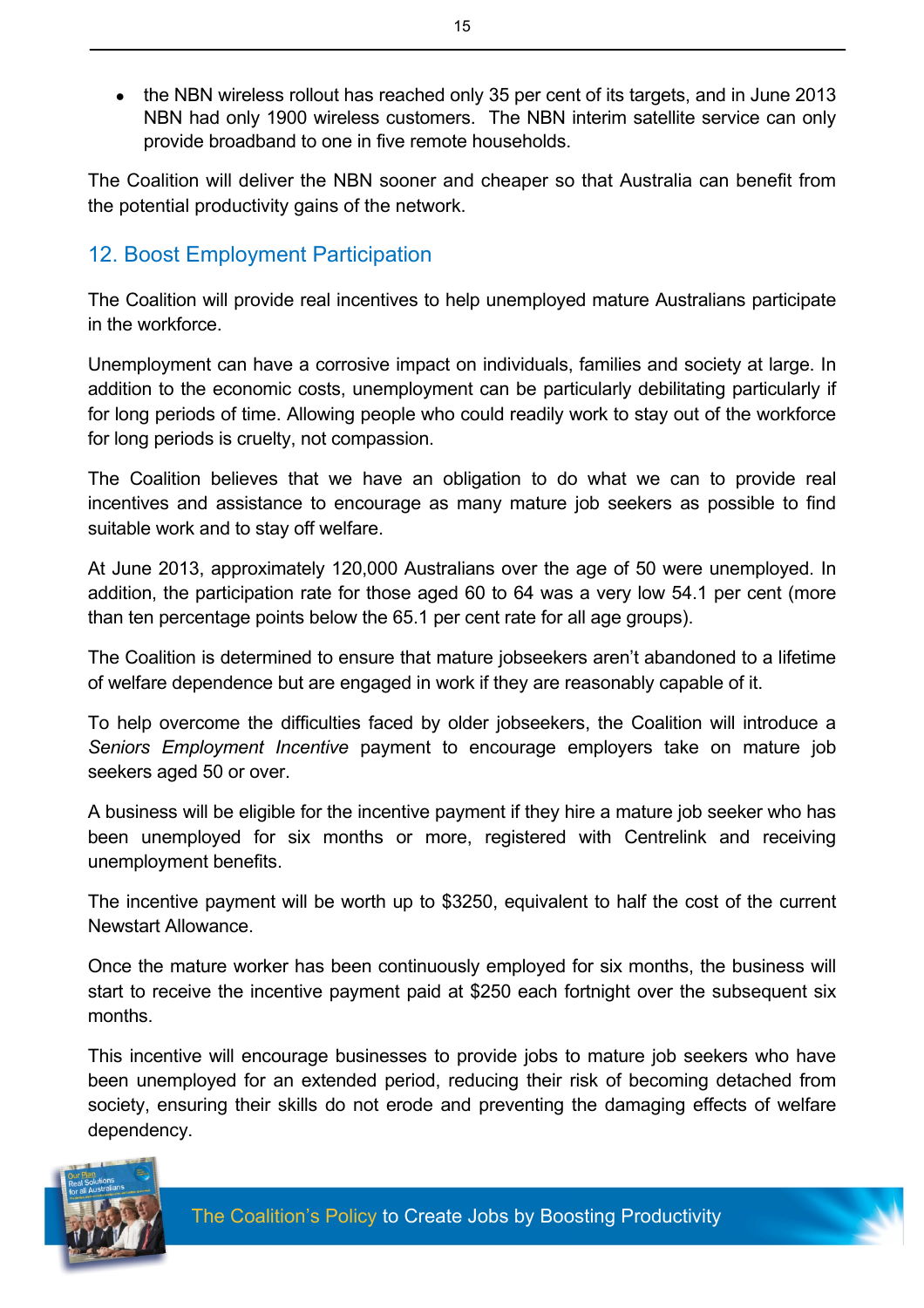Most importantly, the payment will allow businesses to tap into the skills and experience. Mature job seekers are job ready and ready to contribute productively and positively from day one.

The Seniors Employment Incentive payment will commence on 1 July 2014 along with a series of other measures to boost employment participation, including:

- a new Job Commitment Bonus Payment to encourage long-term unemployed young Australians to find a job and keep it;
- new measures to connect unemployed jobseekers with jobs, including a payment of up to \$3,000 to unemployed jobseekers on NewStart Allowance if they wish to move to a metropolitan area to take up a job (people relocating between capital cities or within capital cities will not be eligible for the payment) and \$6,000 to relocate to a regional area to take up a job; and
- a renewed commitment to reinvigorate the Work for the Dole programme, so that unemployed people on income support are active, engaging in mutual obligation work activities and building skills to ensure they are work ready.

# 13. Delivering Priority Infrastructure for our Nation – Better Roads

Major economic infrastructure will be underway within 12 months of the election.

Australia needs an efficient and safe national transport system to create sustainable growth and drive our future prosperity.

The Coalition has a track record of investing in transport infrastructure of national significance to grow our economy, build our communities and connect our regions.

Three quarters of Australians live in our major cities, with 64 per cent living in our State and Territory capitals. Our major cities contribute nearly 80 per cent of our GDP and play a large part in Australia's economic and employment growth. Despite this, congestion and traffic jams plague our cities, affecting all commuters and hampering further productivity gains.

The Coalition understands the many benefits of providing efficient and reliable integrated road networks in our capital cities.

Under our plan, vital road projects will be underway across the country within twelve months of an election.

Our plan to reduce traffic congestion includes:

- \$6.7 billion to fix Queensland's Bruce Highway;
- \$1.5 billion to get construction underway on Melbourne's East West Link;
- \$1.5 billion to ensure the Westconnex project gets underway in Sydney;

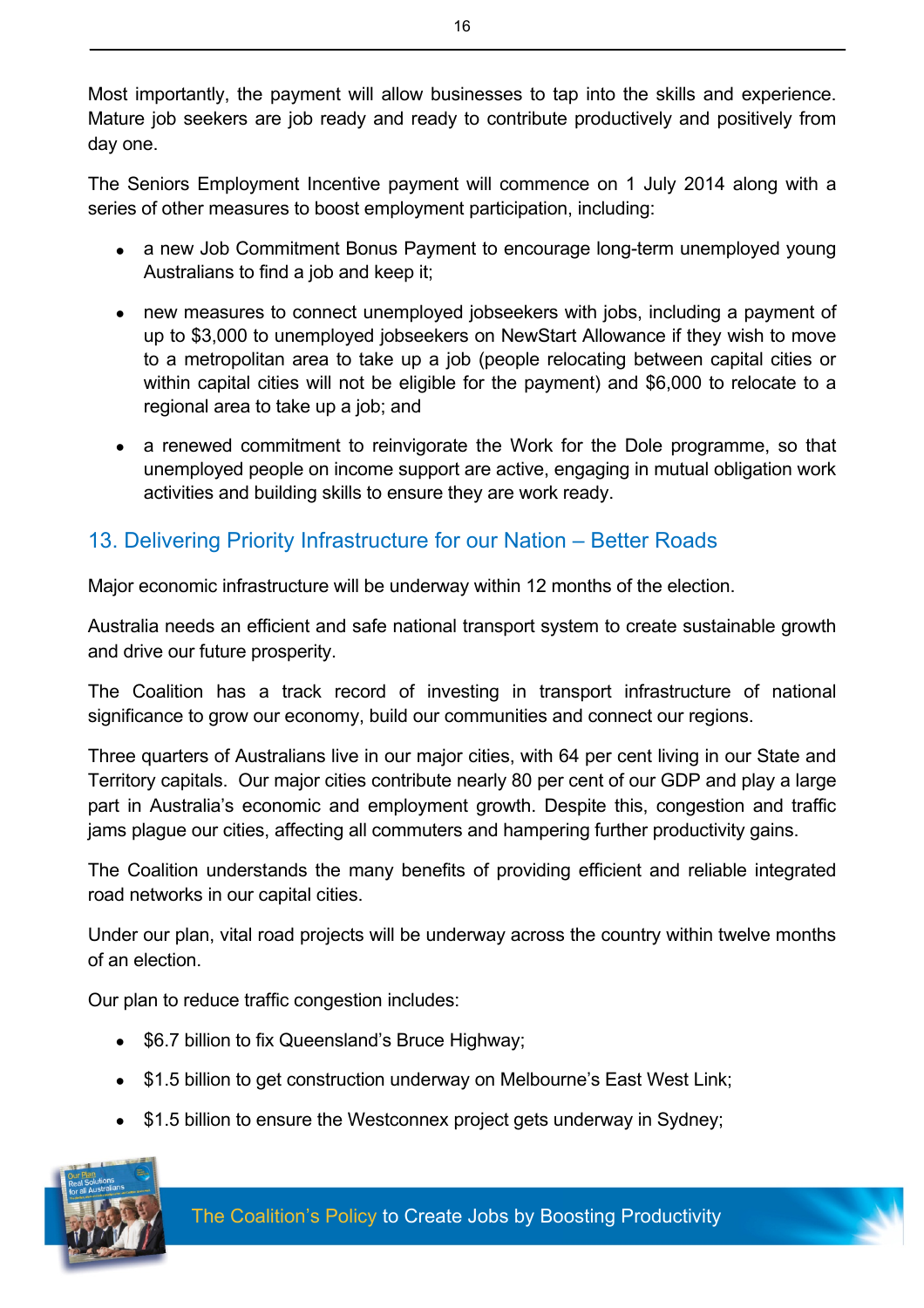- \$1 billion to support the Gateway Motorway upgrade in Brisbane;
- \$686 million to complete Perth's Gateway without the mining tax;
- \$615 million to build the Swan Valley Bypass on the Perth-Darwin Highway;
- \$500 million to support the upgrade of Adelaide's North-South Road Corridor;
- \$400 million to upgrade the Midland Highway in Tasmania:
- \$405 million to get Sydney's F3 to M2 started by late 2014, which will mean shorter travel times, reduced congestion and safer roads for the residents of the Central Coast; and
- \$5.6 billion to complete the duplication of the Pacific Highway from Newcastle to the Queensland border.

In addition, the Coalition will:

- get the Toowoomba Second Range Crossing underway; and
- invest \$25 million to upgrade the iconic Great Ocean Road.

In addition, we will get the Toowoomba Second Range Crossing underway and finish the Perth Gateway.

The Coalition has a clear and definitive plan to build the nationally significant roads our cities and country need. This will mean that people spend less time in traffic and more time with family, that businesses can get their goods and services to market faster, and that our export industries can be more competitive.

#### 14. Deliver a One-Stop-Shop Environmental Approvals Process

Within 12 months of the election, the Coalition intends to have established agreements with the States and Territories for a 'one-stop-shop' for environmental approvals.

The Coalition will cut red tape and encourage more projects to get off the ground by creating a 'one-stop-shop' for environmental approvals for mining and other projects.

The Business Council of Australia has noted that obtaining approvals for one major project had cost \$25 million and involved 4000 meetings, briefings and presentations and the preparation of a 12,000 page report. After two years, 1200 state and 300 Commonwealth conditions were imposed with a further 8000 sub-conditions.

In another notorious case, a marina in Victoria that had spent \$1 million to gain state approval was indefinitely delayed under the Commonwealth Environmental Protection and Biodiversity Conservation Act because it might threaten the orange-bellied parrot that had not been seen in the area for 25 years.



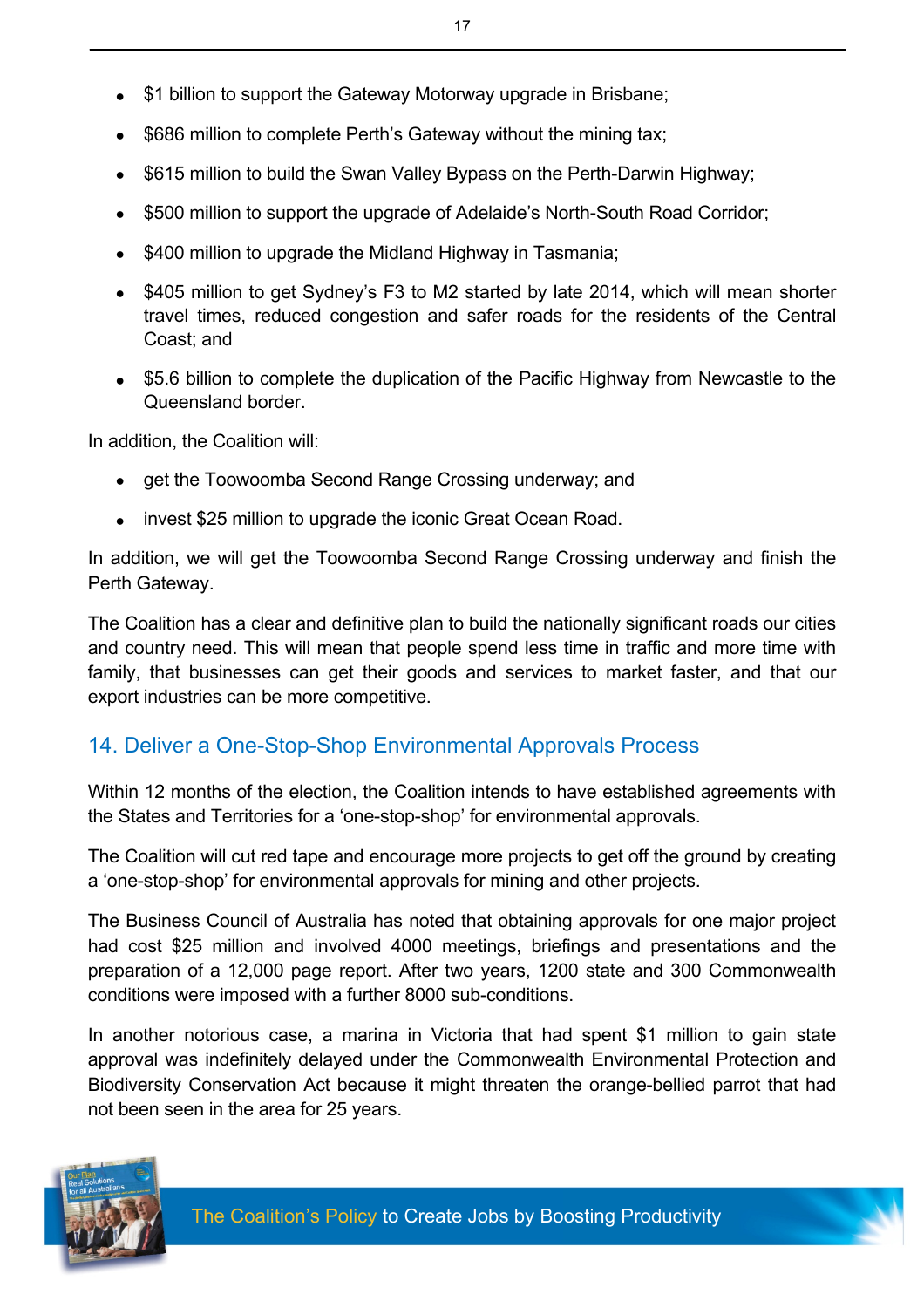Investors accept that projects should comply with best environmental standards. The standards aren't the problem. It is the indecision, imprecision, duplication and inconsistency that are killing new projects.

The Coalition will maintain high standards, but seek to simplify the approvals process.

As the Business Council of Australia has recommended, the Coalition will offer state and territory governments the opportunity to act as a one-stop-shop for environmental approvals. Should they accept, the states and territories would administer a single approvals process including approvals under Commonwealth legislation.

For some projects, such as major offshore developments, the states and territories may prefer to have the Commonwealth as the sole, designated assessor.

In addition to a single assessment process, a Coalition government would seek to create a single lodgement and documentation process for environmental approvals.

States and territories that agree to be part of this one-stop-shop process should have a significant advantage attracting investment. Engendering competition between the states would be a way to make Australia's federal system work for us rather than against us.

The one-stop-shop process could also be extended to councils that choose to be involved.

This one-stop-shop process should also be accompanied by deadlines for decision-making with penalties if these are breached – such as partial reimbursement of lodgement fees.

### 15. Lower Company Tax

We will cut the company tax rate by 1.5 per cent, which will see Australian companies paying a new lower rate of 28.5 per cent from 1 July 2015.

By cutting corporate taxes we will make Australian jobs more secure, boost real wage growth and make our economy stronger.

As former Treasury Secretary and personal adviser to Prime Minister Julia Gillard, Ken Henry, said at the Government's own Tax Forum in late 2011:

*"...if the company income tax were to be cut, the principal beneficiaries would be workers."* <sup>4</sup>

A competitive corporate tax rate is also essential to ensure ongoing investment in our economy and especially for our manufacturing industry.

*4* Ken Henry, Comment on Day 1 of Tax Forum, 4 October 2011, Parliament House; see The Australian, 'Cut Company Rate to Aid Workers, Henry Urges,' 5 October 2011.

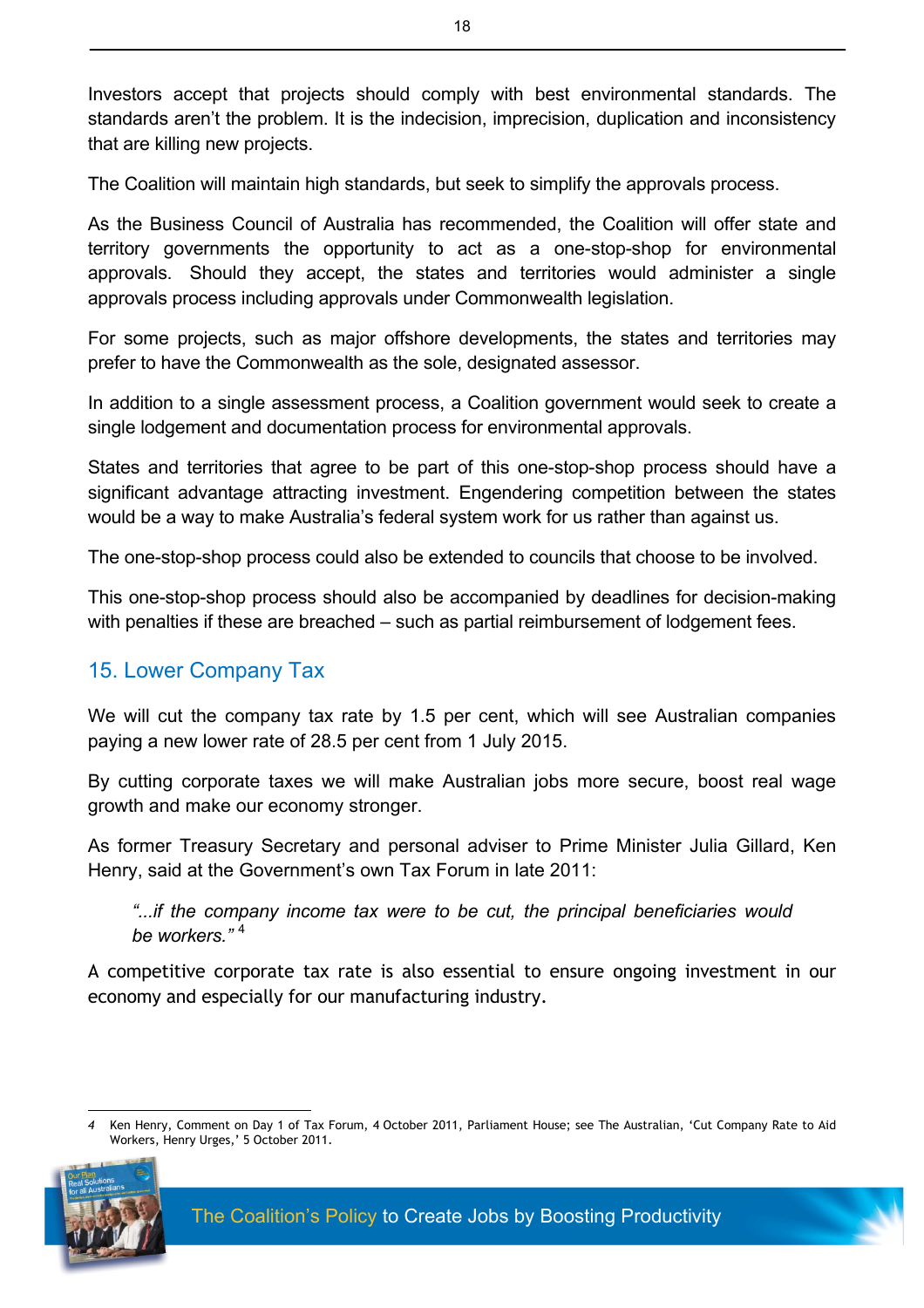According to the Government's own Business Tax Working Group, a one percentage point reduction in the company tax rate would have the following effects in the long run:

- $\bullet$  GDP up 0.2 per cent (around \$3 billion a year);
- $\bullet$  wages up 0.2 per cent; and
- employment up 0.1 per cent (over 10,000 jobs based on the current labour force).

The Australia's Future Tax System Review (the 'Henry Review') concluded that:

*"...company tax rates matter for investment decisions, particularly investments for which location is not critical, and decisions by firms about where to declare profits and pay tax..."* <sup>5</sup>

Cutting company tax is a key part of helping Australian workers and easing cost-of-living pressures on Australian families, since it will flow through to better wages for employees of Australia's 750,000 companies, better returns for shareholders and lower prices.

#### 16. Introduce a Genuine Paid Parental Leave Scheme

Within two years, the Coalition will deliver a genuine paid parental leave scheme to give mothers six months leave based on their actual wage.

We will help families get ahead and give women a more realistic choice if they want to combine work with family and continue their career.

The period following the birth of a child is one of the hardest financially for parents. With the majority of mothers now in paid employment immediately prior to giving birth, many families cannot easily forgo a second income, even temporarily, without putting the financial security of their family at risk.

Under the Coalition's scheme, mothers will be provided with 26 weeks of paid parental leave, at their actual wage or the national minimum wage (whichever is greater, up to a maximum of \$75,000), plus superannuation.

In contrast, Labor's parental leave scheme is paid at the minimum wage for 18 weeks, with no superannuation. No other Organisation for Economic Co-operation and Development (OECD) country derives its rate of payment of parental leave from the minimum wage. Paid parental leave should be a workplace entitlement not a welfare payment.

According to Australian Bureau of Statistics data, around 80 per cent of Australian women earn a salary of less than \$62,400; and the average salary for women who work full-time is around \$65,000.

*5* Australia's Future Tax System, December 2009, p. 8.

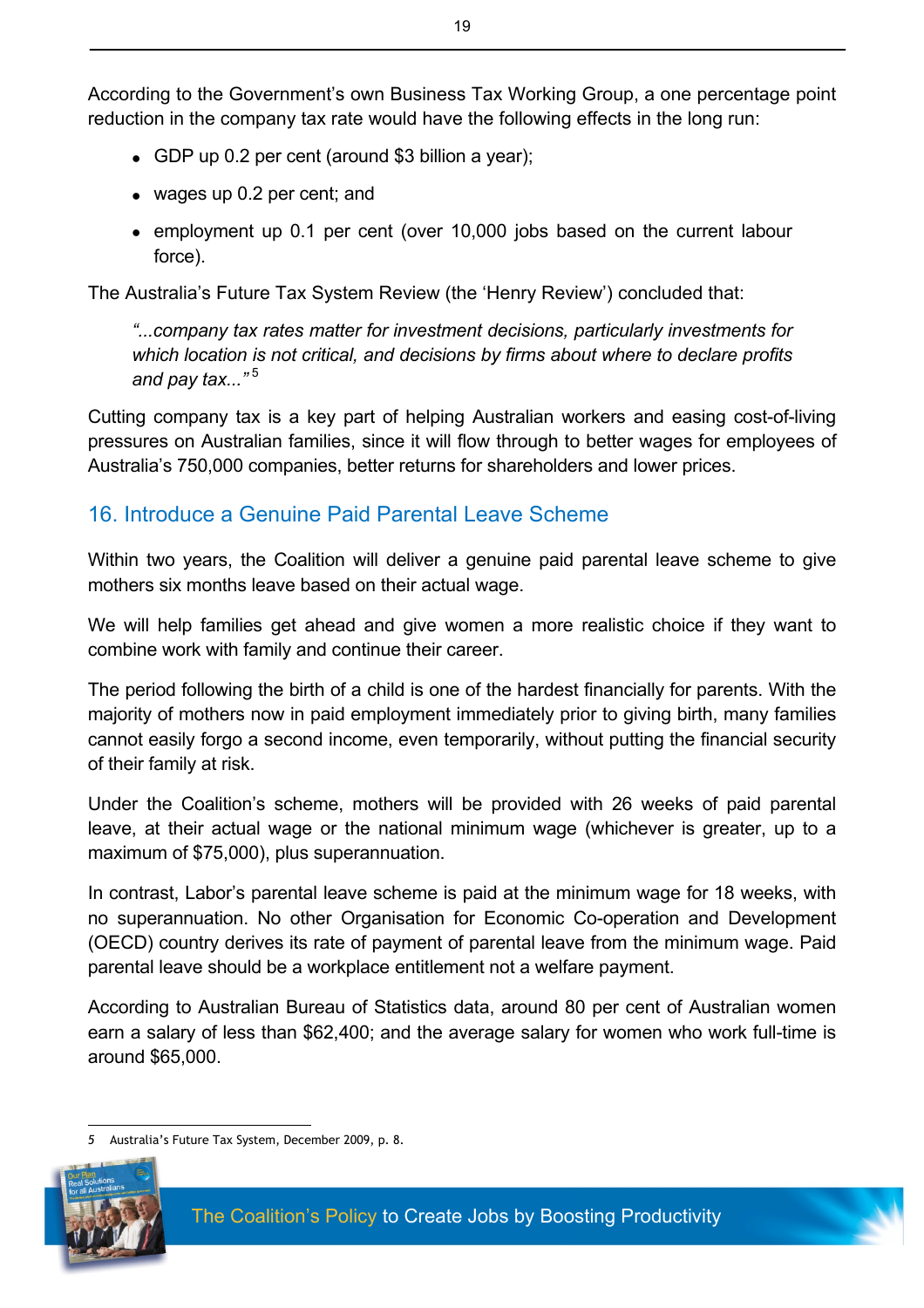The Coalition's scheme means that women who earn the average full-time salary for women will be more than \$21,000 better off under the Coalition's scheme because they will receive their actual wage over 26 weeks (around \$32,500) instead of the minimum wage for 18 weeks (around \$11,200).

Because the Coalition's scheme includes superannuation, a woman earning the average full-time female salary of \$65,000 who has a child at 26 years of age and another at 29 years of age will also be around \$50,000 better off in retirement than she would have been under Labor's scheme, which does not include superannuation.

Our scheme will boost workforce productivity and workforce participation, encouraging women to remain in the workforce so their skills are not lost to paid employment.

The Coalition's paid parental leave scheme will commence from 1 July 2015.

## 17. Promoting Learning, Initiative and Collaboration with Our Regional Neighbours Through a New Colombo Plan

By the end of our second year, the Coalition's new Colombo Plan that doesn't just bring the best and the brightest from our region to Australia, but that takes Australia's best and brightest to our region, will be underway.

We should better appreciate not just how much Australia can give our neighbours but how much they can give us, in cultural insights and scientific and technological know-how, as well as in trade benefits.

A modern version of the Colombo Plan, operating as a two-way rather than as a one-way street, should reinforce our own and overseas future leaders' understanding of the things we have in common.

This will be an important basis for strengthening learning, initiative and collaboration with our regional neighbours and building longer-term research capabilities – important ingredients in building the long-term productivity of the nation.

# 18. Better Delivery of Public Sector Services

By the end of our first term, the Coalition will be working with the States and Territories to encourage 25 per cent of existing public schools to become Independent Public Schools by 2017.

To support those schools that elect to become an Independent Public School, the Coalition will establish a \$67 million 'Independent Public Schools Fund.' This Fund will provide grants directly to a school to assistant them in becoming independent.

The Coalition is committed to improving the ability of schools to respond individually to local issues that are affecting learning outcomes of their students.

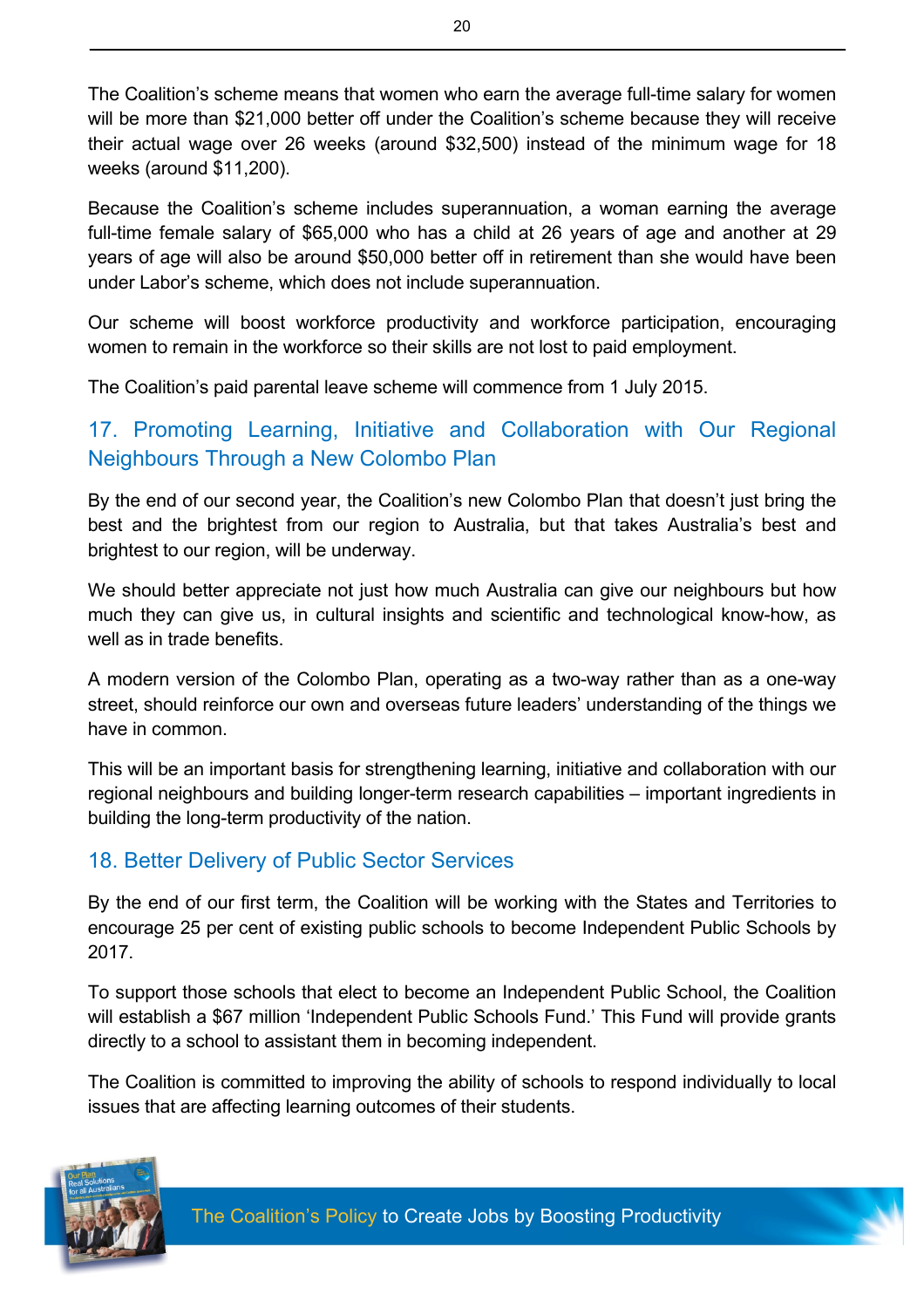We believe that senior members of a school community are far better equipped to know what is best for their school than government bureaucrats.

Independent schools are accountable to the local community and provide the autonomy needed not only for principals to achieve better education outcomes, but for principals and teachers to be more accountable to students, parents and the community.

We will also be working with the States and Territories to encourage local hospital boards, which will give the community greater say in how their hospitals are run.

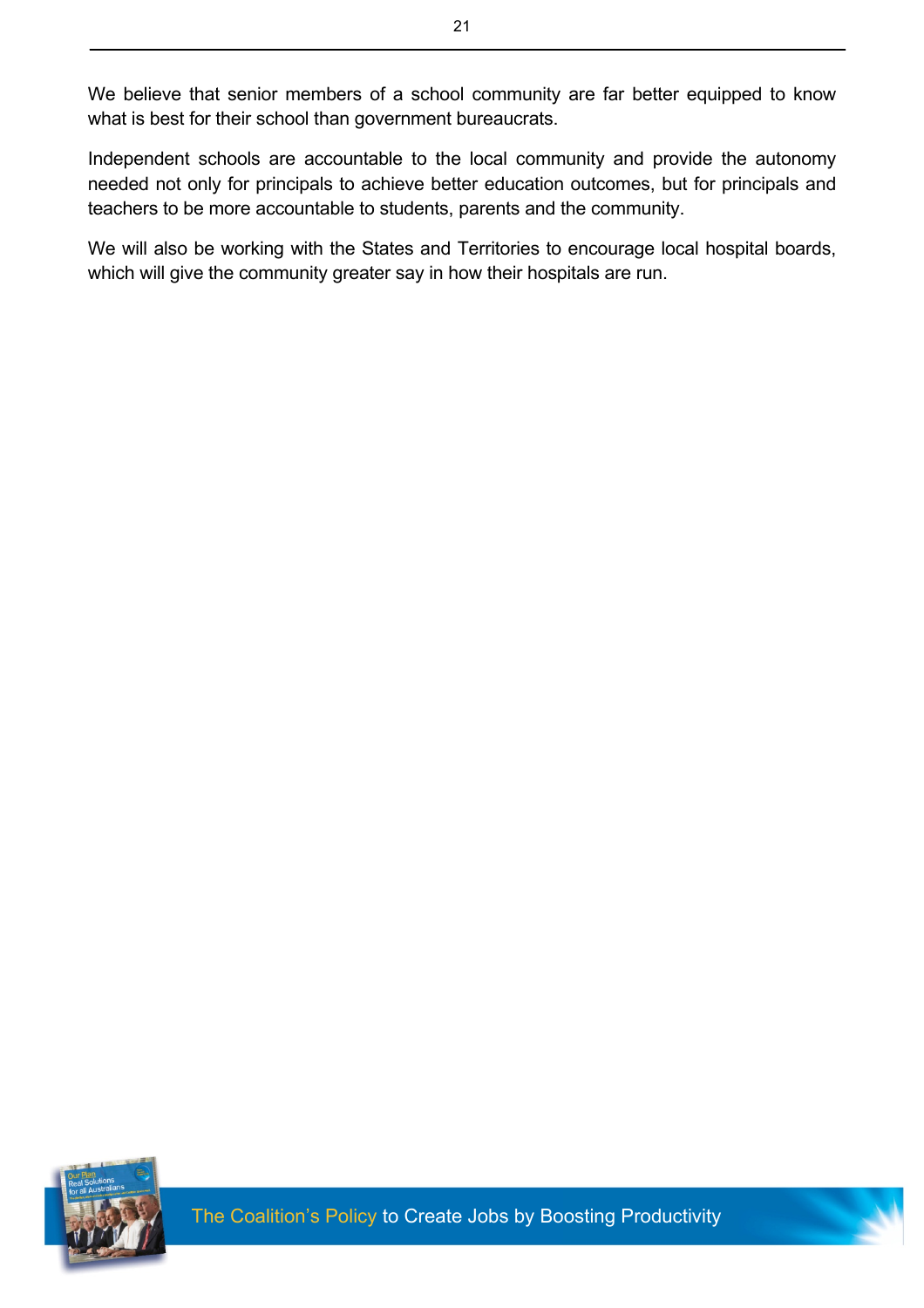# The Choice

Australia's productivity and competitiveness have been undermined by nearly six years of Labor.

According to the latest available Australian Bureau of Statistics data, multifactor productivity (assessed using quality adjusted hours worked) has fallen by 3 per cent under Labor.

A study by the Economist Intelligence Unit in August 2012 ranked Australia as the second worst of 51 countries for productivity growth, ahead only of Botswana.

Australia's ranking has declined from 7th in 2008 to 15th in 2012 in IMD's World Competitiveness Yearbook.

The Business Council of Australia found that the cost of doing business in Australia's resources sector is between 30 and 50 per cent higher than in competing jurisdictions in the Asia-Pacific region.

Despite now having the world's 12th largest economy, Australia has fallen to 20th on the World Economic Forum's Global Competitiveness Index, placing us well behind major competitors like the US, Japan, Singapore, the UK, Canada and Hong Kong, as well as economies such as Germany, Denmark, Saudi Arabia and Qatar.

Moreover, the World Economic Forum's Global Competitiveness Index reports that Australia has:

- slumped in pay and productivity from 40th in 2007-08 to 80th in 2012-13;
- slumped in the burden of government regulation from 68th in 2007-08 to 96th in 2012-13;
- slumped in extent and effect of taxation from 75th in 2007-08 to 103rd in 2012-13; and
- slumped in terms of transparency of government policymaking from 12th in 2007-08 to 29th in 2012-13.

In April 2007, Kevin Rudd and Labor promised to lift Australia's productivity performance by implementing a 'one regulation in, one regulation out' policy. Instead, productivity has fallen, Labor has added over 21,000 new regulations and the number of regulations repealed equates to just five per cent of the number introduced.

Over the last five years, Labor has imposed unnecessary new regulatory costs on businesses and not-for-profit organisations without removing equivalent costs.

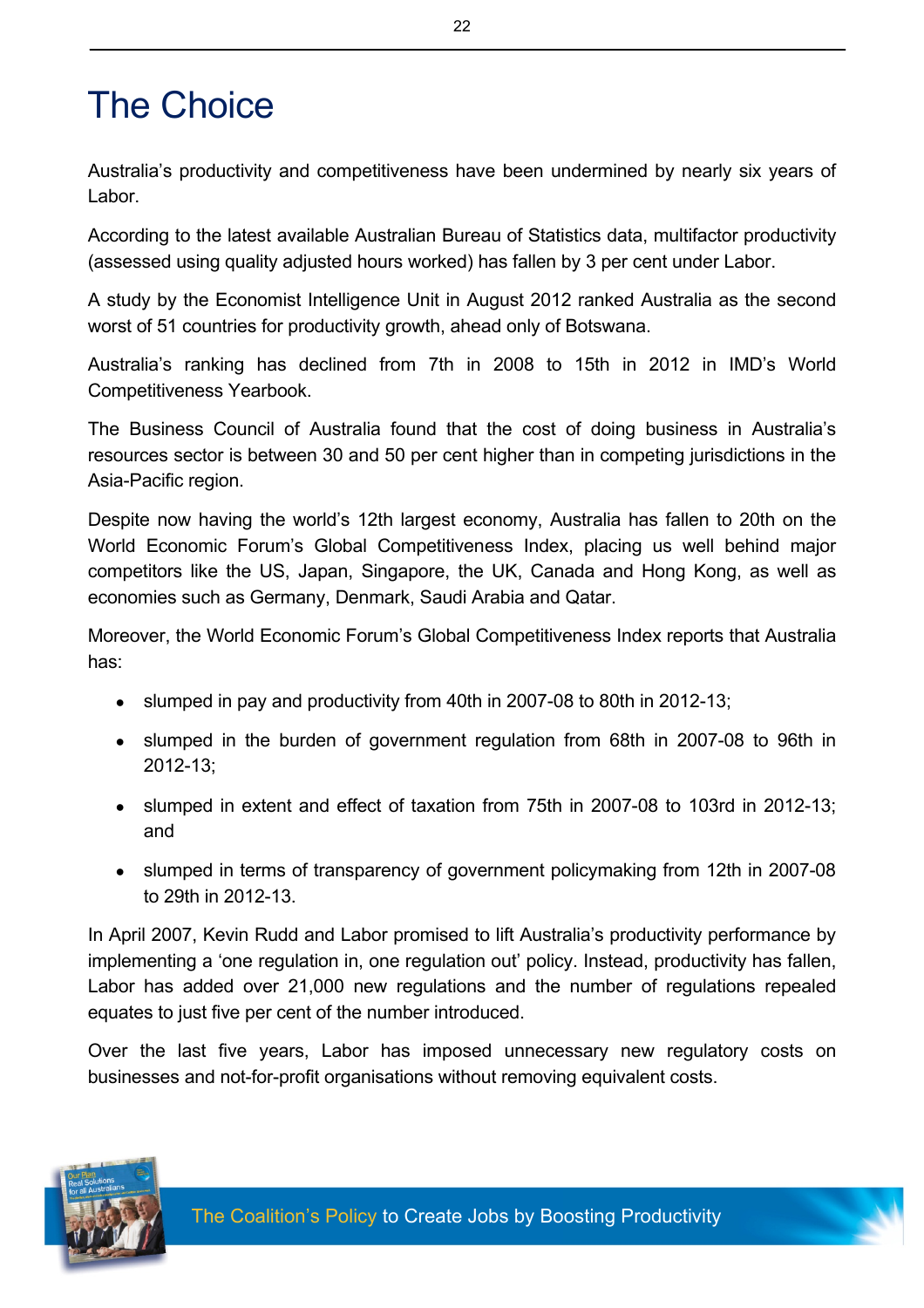Labor's failed approach to regulation is confirmed by an October 2012 Australian Chamber of Commerce and Industry (ACCI) National Red Tape Survey. ACCI surveyed 870 businesses across all States and Territories and found that:

- 73.1 per cent of businesses believed that the overall regulatory compliance burden had increased in the past two years;
- 60 per cent of businesses spent more than \$5,000 per annum directly on costs related to regulatory requirements (more than 16 per cent spent more than \$50,000 per annum); and
- more than half of businesses believed regulatory compliance prevented business growth.

The Coalition's *Policy to Create Jobs by Boosting Productivity* prioritises 17 policy initiatives that will result in a stronger economy capable of delivering higher real wage growth and job creation.

Our productivity priorities include abolishing unnecessary taxes (like the carbon and mining taxes), cutting the cost of red tape by \$1 billion a year, encouraging more workforce participation, delivering the economic infrastructure our nation needs, and introducing a genuine paid parental leave scheme,

The Coalition's *Policy to Create Jobs by Boosting Productivity* sets out the first term steps that a Coalition government will take to drive investment, job creation, higher real wage growth and better standards of living for all Australians.

# **Cost**

The Coalition's *Senior Employment Incentive* payment programme will commence from 1 July 2014 and will cost \$190 million.

In accordance with election costing rules in the Charter of Budget Honesty, this figure makes no allowance for any positive impacts on overall employment from the Coalition's participation measures – positive impacts which would generate offsetting savings to taxpayers from reduced benefit payments and higher taxation revenues.

Nevertheless, the Coalition is confident that, by boosting the job readiness of the unemployed, while also providing growth through lower taxes and our comprehensive economic plan, positive impacts on total employment will be achieved.